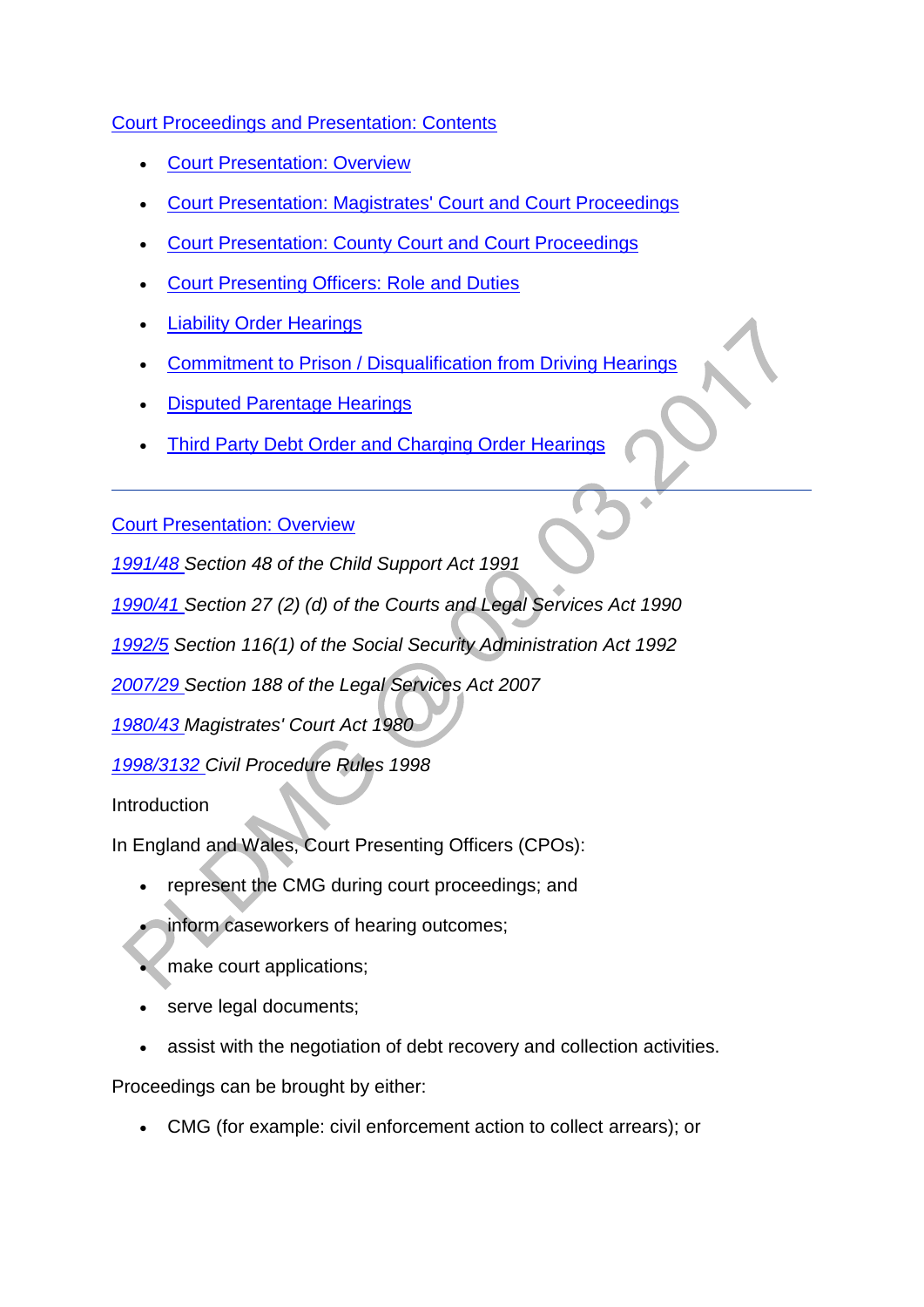• a client / third party (For example: through judicial review or as an appeal against enforcement / collection action).

Note: There are some exceptions where Court Presenting Officers do not represent the CMG during court proceedings. These are where DWP Solicitors appoint Counsel to represent the CMG at judicial review hearings. Additionally, Agent Solicitors may be appointed to represent the CMG, for example when the nonresident parent/other party is legally represented. However, the Court Presenting Officer will still normally attend these hearings to support the Agent Solicitor.

### Authority to Act

Court Presenting Officers have a right of audience and a right to conduct litigation in relation to any proceedings under the Child Support Act 1991 in a magistrates' court and under the Courts and Legal Services Act in a county court. Court Presenting Officers are therefore duly authorised by the CMG to present its cases in legal proceedings.  $\ddot{\phantom{0}}$ 

Court Presenting Officers must have in their possession an Authority to Act certificate, which should be appropriate to the type of court that the hearing is to be held. For example: Authority to conduct Proceedings in the County / Magistrates' Court.

What is the role of a Court Presenting Officer?

Court Presenting Officers represent the CMG during legal proceedings, which might include proceedings in relation to any of the following:

- Liability orders (magistrates court);
- Charging orders (county court);
- Order for sale (county court and High Court);
- Third party debt orders including hardship orders (county court);
- Commitment to prison / disqualification from holding or obtaining a driving licence magistrates court);
- Show cause hearings (magistrates' court);
- Appeals against deduction from earnings / deduction orders (magistrates court);
- Section 20 parentage appeals (magistrates court);
- Section 55A Applications re: Parentage (magistrates court).

When proceedings of this type are being taken by / brought against the CMG, Court Presenting Officers will: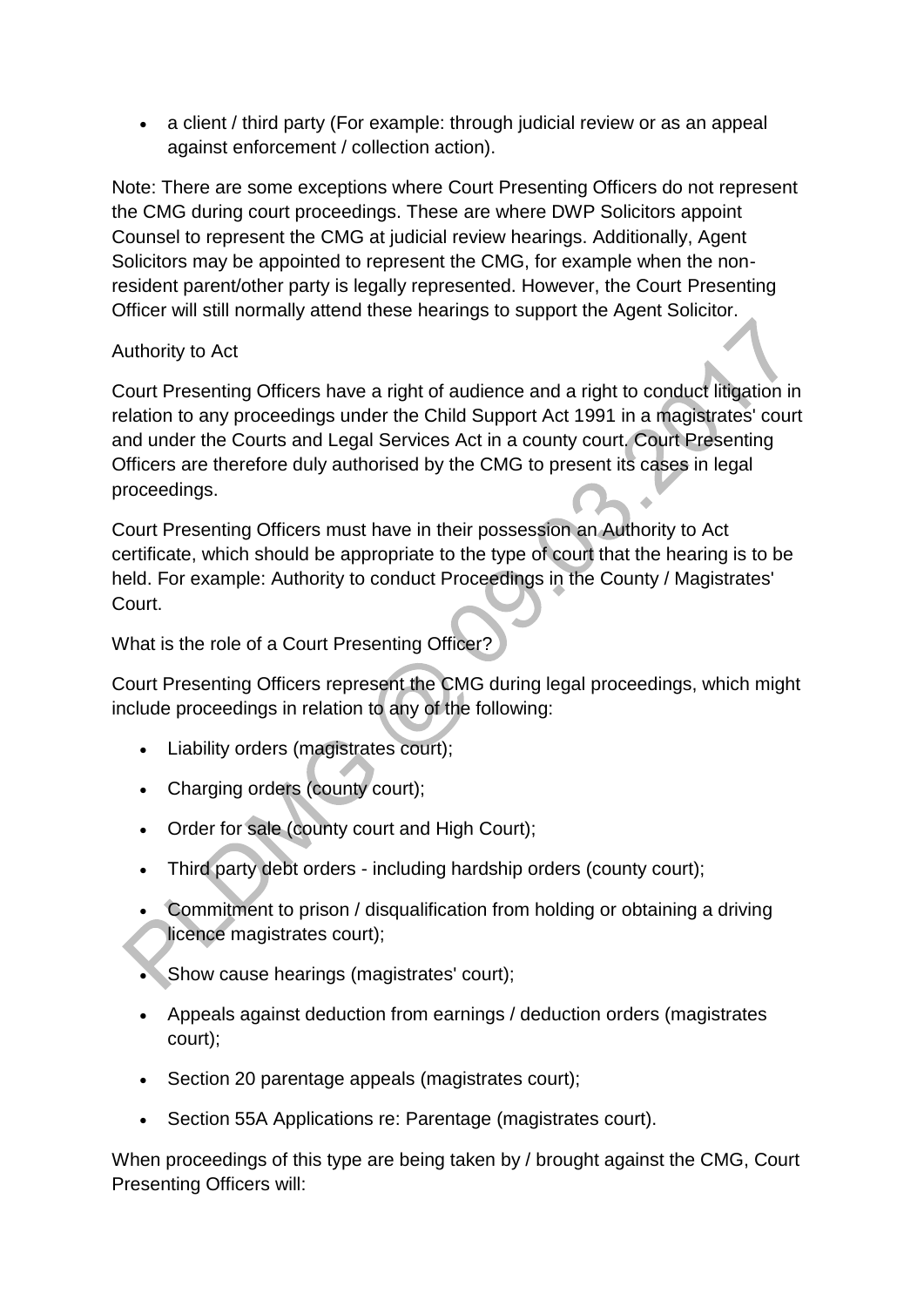- review the case;
- prepare the papers needed for the case to be presented at the appropriate court;
- present the case and give evidence on the CMG's behalf;
- identify when CMG solicitors need to be instructed / involved in a case;
- provide any briefings legal colleagues may need;
- provide appropriate updates to caseworkers about progress on their cases, including updating appropriate systems;
- provide the outcome of any court hearing to the caseworker;
- advise caseworkers where the non-resident parent has indicated that they will appeal the court decision;
- negotiate payment of arrears either by lump sum or payment agreement/arrangement;
- liaise with processing team caseworkers in relation to any case irregularities; and
- liaise with the courts i.e. attending liaison meetings on a regular basis.

The Decision Making Guidance provides further advice on the role and functions on Court Presenting Officers.

#### [Return to Contents](http://np-cmg-sharepoint.link2.gpn.gov.uk/sites/policy-law-and-decision-making-guidance/Pages/Legal%20Enforcement%20-%20England%20and%20Wales/Court-Proceedings-and-Presentation.aspx#Contents)

# [Court Presentation: Magistrates' Court and Court Proceedings](http://np-cmg-sharepoint.link2.gpn.gov.uk/sites/policy-law-and-decision-making-guidance/Pages/Legal%20Enforcement%20-%20England%20and%20Wales/Court-Proceedings-and-Presentation.aspx)

This section provides background information about the magistrates' court and the standards of behaviour that are expected from Court Presenting Officers.

#### **Hearings conducted in the magistrate's court**

Child Support hearings are undertaken in the family court and as such should be heard in private.

Types of hearings heard in a magistrate's court are:

- liability order applications
- commitment / disqualification from holding or obtaining a driving licence applications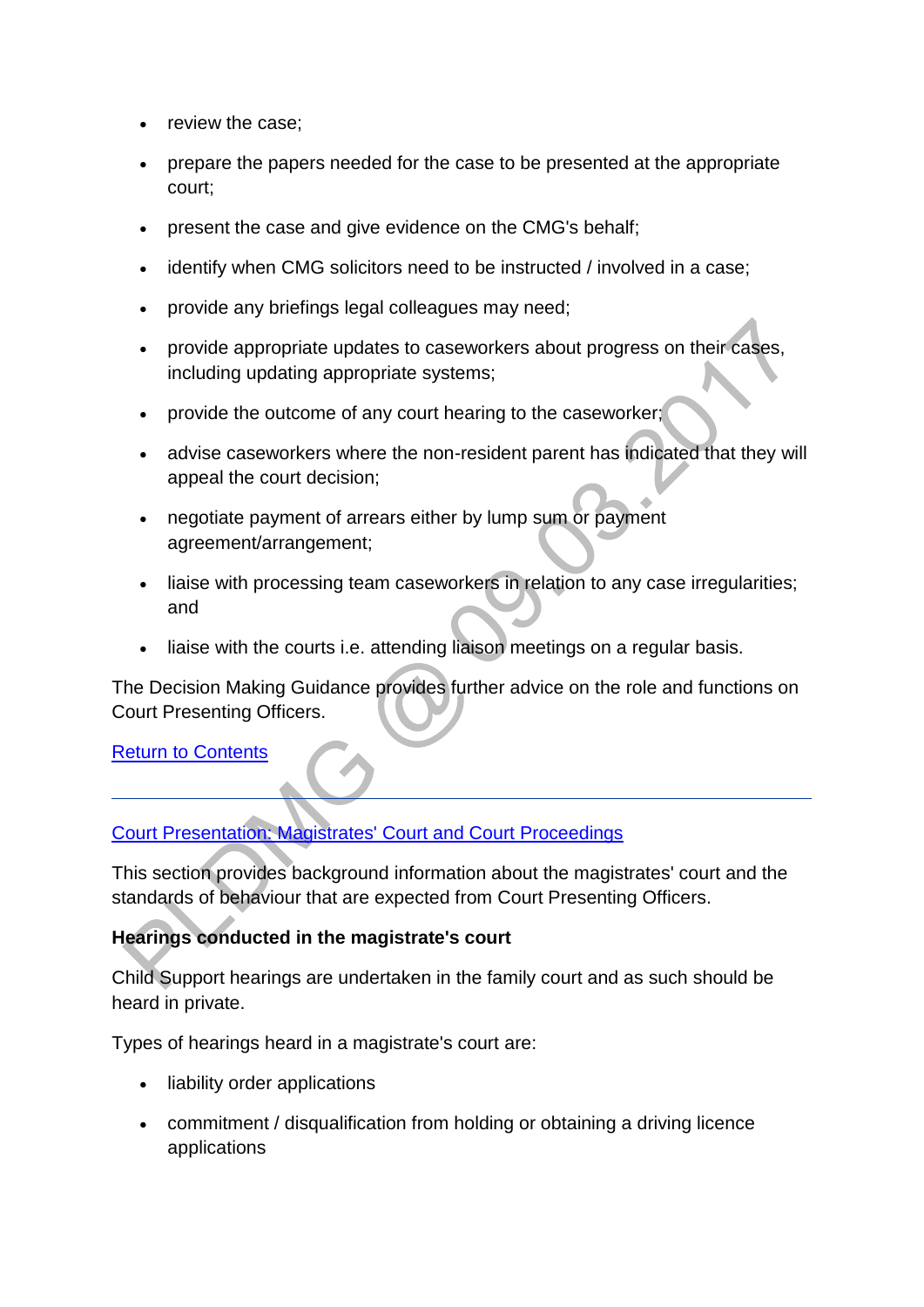- show cause (default hearings)
- parentage disputes
- deduction from earnings order appeals
- deduction from earnings order "good reason" appeals

#### **Magistrate's court personnel**

Each magistrate court is managed through a magistrates' court committee, which will be responsible for the efficient and effective administration of the magistrates' court(s) for their area. This committee will be made up of magistrates for the area the committee relates to.

During a magistrates' court hearing, the following personnel will be in attendance:

- **magistrates**: there will normally be three lay magistrates in attendance. Lay magistrates are appointed by the Lord Chancellor and work on a voluntary basis. They are not legally qualified
- **stipendiary magistrates**: also referred to as district judges. These are full time, paid magistrates, who must be either a qualified barrister or solicitor of seven years standing. Magistrates should be initially addressed as "Your Worship", then as Sir / Madam
- **clerk to the justices**: a magistrates' court may employ a clerk to the justices, who is legally qualified and will help the magistrates on points of law / procedures. During the hearing, clerks to the justices are normally referred to as "the learned clerk". The clerk is responsible for managing the hearing, ensuring the court's time is used efficiently and economically. They will expect Court Presenting Officers to bear this in mind when presenting their case
- **legal advisor**: A legal advisor may attend if a magistrates' court has not employed a clerk to the justices. They will sit in the Clerk's seat, but this is solely an honorary title. Legal advisors are responsible for covering the family court and usually have lead responsibility for CMG issues. Legal advisors are legally qualified usher: Ushers are responsible for calling the parties to the court room and for passing any papers to the magistrates

# **Magistrates' court terminology**

Most magistrates are familiar with CMG's terminology (non-resident parent, parent with care, qualifying child etc.). However, other terms may also be used within the court:

- defendant / respondent non-resident parent
- applicant / complainant the CMG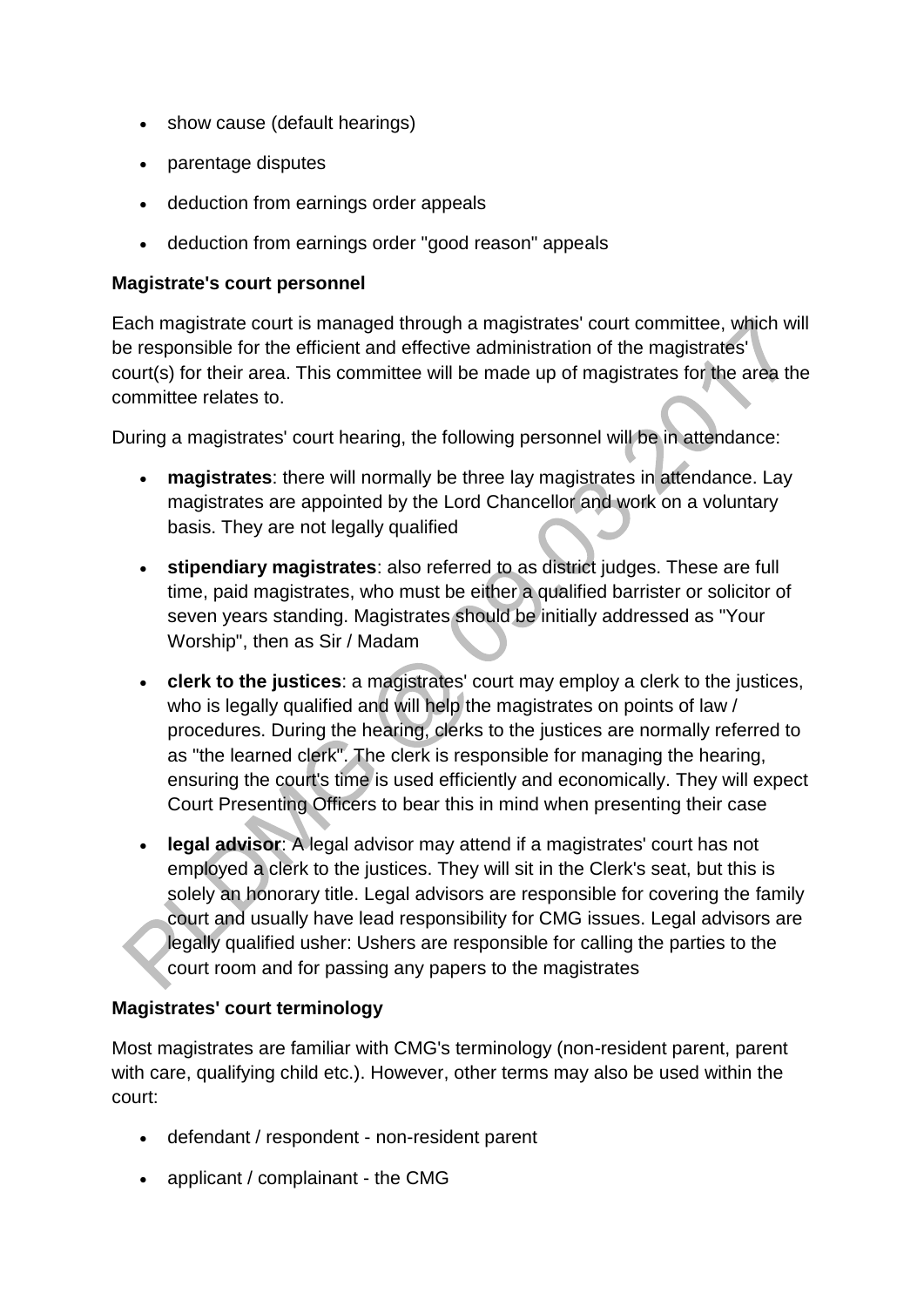- prosecutor / CMG representative Court Presenting Officer
- learned friend (this title should only be used by one legally qualified person to another) - solicitor

#### **Magistrates' court dress code and etiquette**

Courts do not have specific rules in relation to dress. But it is expected that Court Presenting Officers, as professionals, will show the same respect for the court as other legal colleagues and dress accordingly. The following guidelines should be adhered to:

- men smart, dark coloured suit with collar and tie
- women ark coloured suit (skirt or trousers) for women
- minimum jewellery

Clothing that is specifically appropriate to ethnic / religious traditions is also acceptable.

All Court Presenting Officers should follow court etiquette by:

- addressing the magistrate as "Your Worship"
- standing as magistrates enter the court room
- when being questioned, or giving evidence, always speaking directly to the magistrate
- ensuring they speak in a clear and concise manner, taking care they do not present too much information
- ensuring they have all the necessary facts about the case to hand and have a sound understanding of CMG procedures and legislation
- never arguing with a magistrate: if a point needs to be made, this should be addressed "with respect"

[Return to Contents](http://np-cmg-sharepoint.link2.gpn.gov.uk/sites/policy-law-and-decision-making-guidance/Pages/Legal%20Enforcement%20-%20England%20and%20Wales/Court-Proceedings-and-Presentation.aspx#Contents)

[Court Presentation: County Court and Court Proceedings](http://np-cmg-sharepoint.link2.gpn.gov.uk/sites/policy-law-and-decision-making-guidance/Pages/Legal%20Enforcement%20-%20England%20and%20Wales)

County Court Information

This section provides background information about the County Court and the standards of behaviour that are expected from Court Presenting Officers.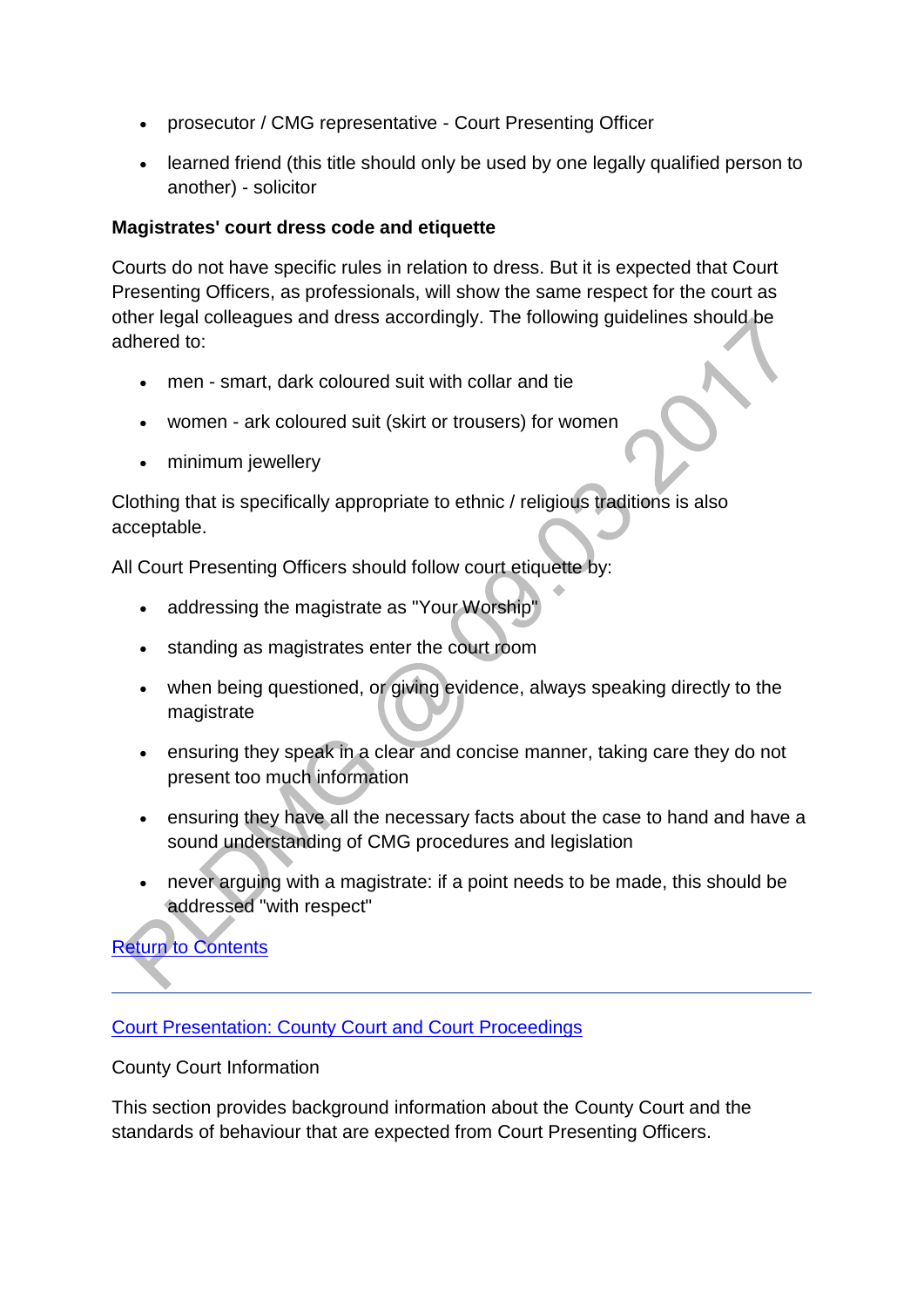England and Wales is divided into circuits, in which there are approximately 270 County Courts. These are administered by the Court Service and deal with the following hearings.

### **Hearings that are conducted in the County Court**

- order for recovery
- third party debt order applications including hardship orders
- charging order applications
- order for sale applications, where the debt and costs exceed £30,000 the hearing will be heard in the High Court
- appeal against a deduction order
- where the non-resident parent or the CMG are seeking to have a liability order set aside, the hearing will be heard in the County Court

### **County Court personnel**

The following personnel attend county court hearings:

- **circuit judges**: each circuit has one or more judges, who are called circuit judges and travel around the county courts within the circuit, hearing more complex cases, dealing with points of law. Circuit judges should be addressed as "Your Honour".
- **district judges**: Each court has a district judge who is responsible for the administration and day to day running of the court and its office. They will hear 80% of the cases brought before the court and always deal with CMG cases. They are addressed as "Sir" or "Madam".
- **chief clerk**: the chief clerk is not legally qualified, but holds an administrative role in the courts.

# **County Court terminology**

County courts may use the following terms to describe the parties involved in a child maintenance hearing:

- a defendant or respondent non-resident parent
- applicant or complainant the CMG
- prosecutor or CMG representative Court Presenting Officer
- learned friend (this title should only be used by one legally qualified person to another) - solicitor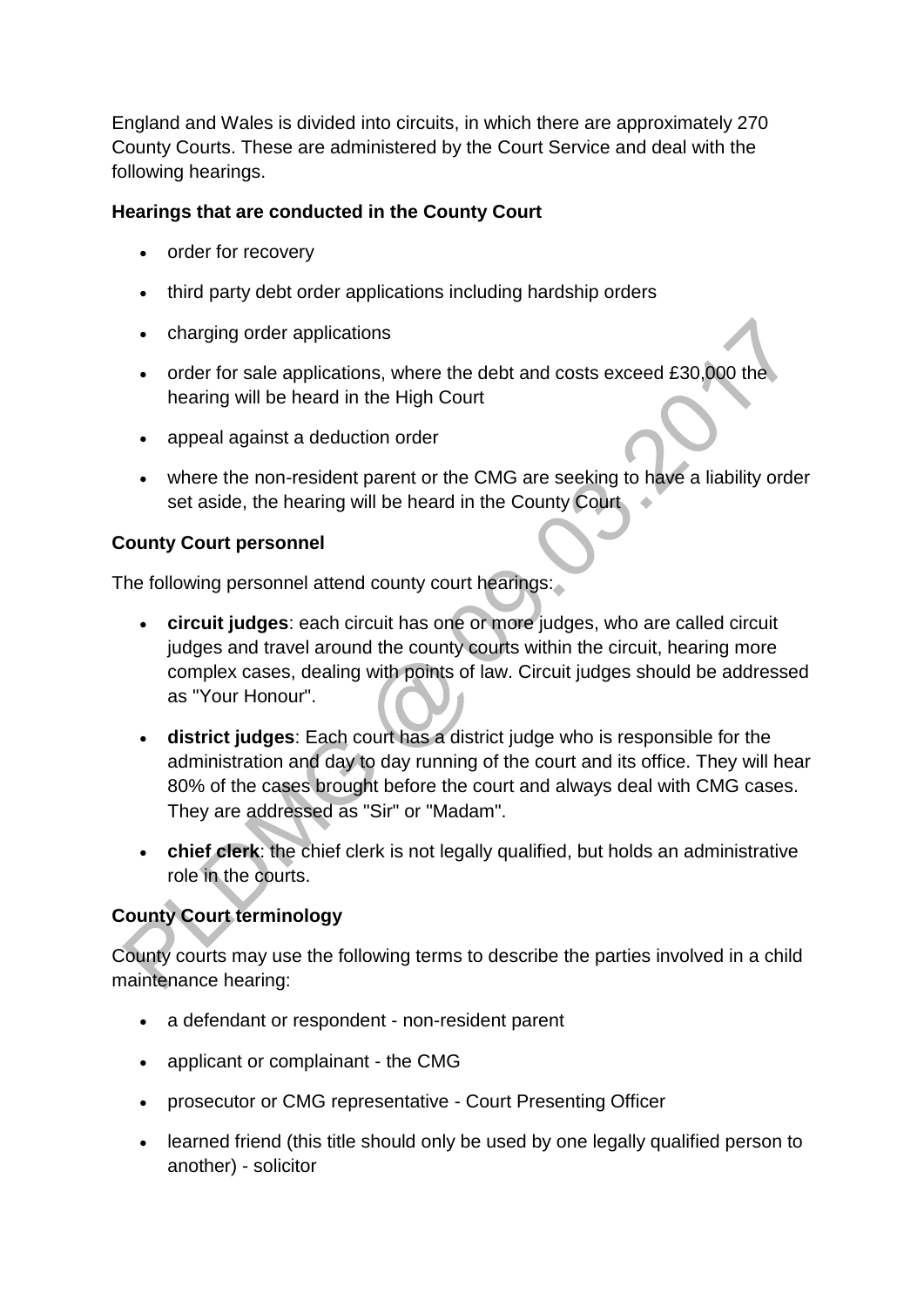### **County Court proceedings and hearing arrangements**

The Civil Procedure Rules 1998 govern the practice and procedure to be followed in the county courts.

Much of the work carried out by a County Court is administrative and bound by time limits in relation to the service of documents, which must be supported by affidavits. Cases tend to have more stringent timescales than within the magistrates' court.

NOTE: an affidavit is a written statement which someone makes after they have sworn officially to tell the truth and which might be used as proof in a court of law.

Court Presenting Officers should establish individual court procedures for making an application for a court hearing and the hearing procedures.

County Court hearings are held in private with normally just the district judge, Court Presenting Officer, non-resident parent and their representative (if applicable) in attendance. ä

Certain cases can be held "in chambers". This means they are heard before a judge in their chambers and not in a courtroom, so the public cannot have access.

There is no requirement for a clerk to be present, as the case is heard by a Judge who is aware of the legal requirements and timescales that must be met for an application to be granted. There is no requirement to give evidence under oath.

# **County Court dress code and etiquette**

Courts do not have specific rules in relation to dress. But it is expected that Court Presenting Officers, as professionals, will show the same respect for the court as other legal colleagues and dress accordingly. The following guidelines should be adhered to:

- men smart, dark coloured suit with collar and tie
- women dark coloured suit (skirt or trousers)
- **•** minimum jewellery

Clothing that is specifically appropriate to ethnic / religious traditions is also acceptable.

All Court Presenting Officers should follow court etiquette by:

- addressing the judge as "Sir" or "Madam"
- standing as the judge enters the court room
- when being questioned, or giving evidence, always speaking directly to the judge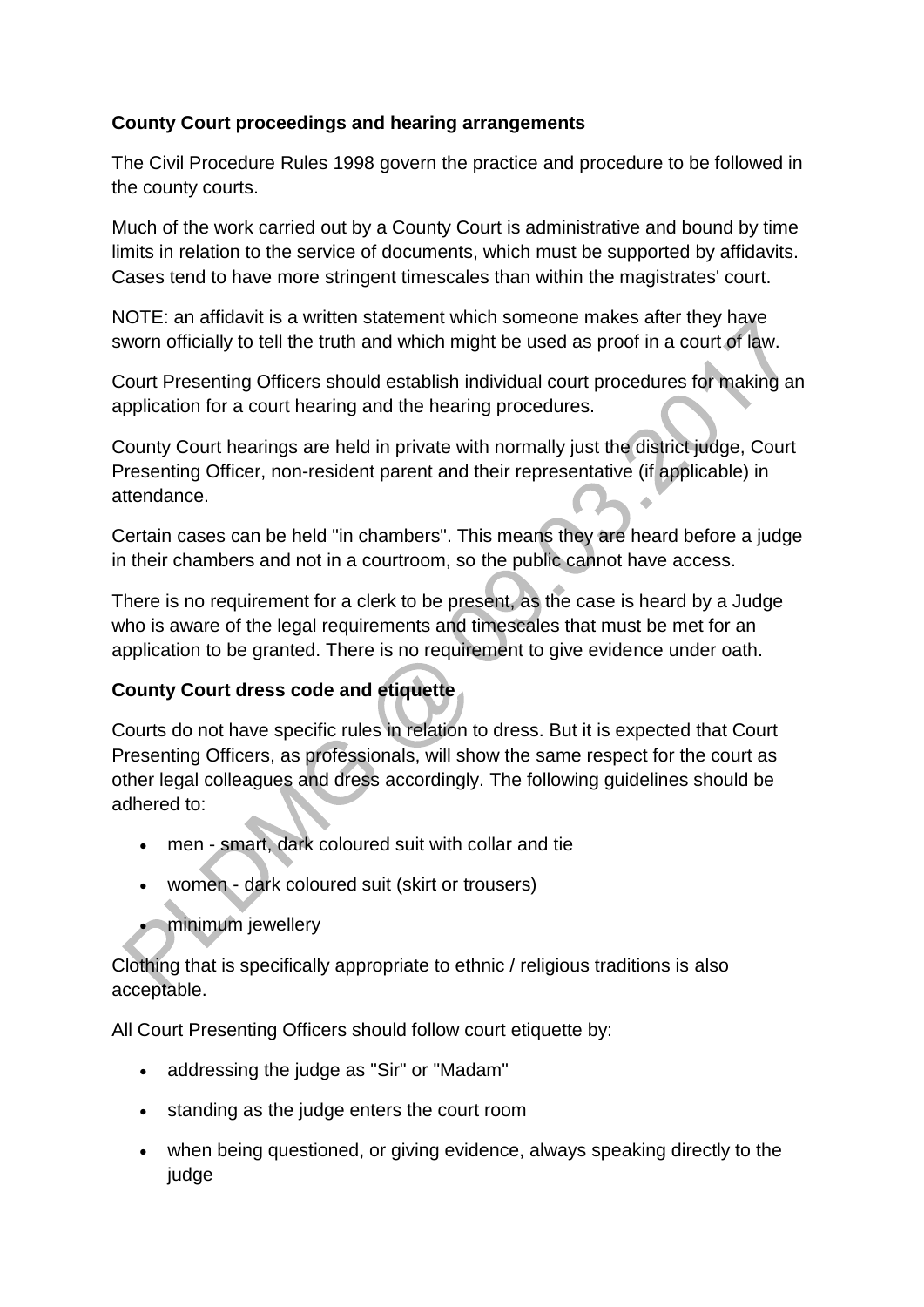- ensuring they speak in a clear and concise manner, taking care they do not present too much information
- ensuring they have all the necessary facts about the case to hand and have a sound understanding of CMG procedures and legislation
- never arguing with a judge: if a point needs to be made, this should be addressed "with respect"

#### [Return to Contents](http://np-cmg-sharepoint.link2.gpn.gov.uk/sites/policy-law-and-decision-making-guidance/Pages/Legal%20Enforcement%20-%20England%20and%20Wales/Court-Proceedings-and-Presentation.aspx#Contents)

#### [Court Presenting Officer: Role and Duties](http://np-cmg-sharepoint.link2.gpn.gov.uk/sites/policy-law-and-decision-making-guidance/Pages/Legal%20Enforcement%20-%20England%20and%20Wales)

When a referral for court proceedings is received, Court Presenting Officers will need to:

- consider whether it is appropriate for the CMG to have legal representation (and if so, arrange this); and
- make arrangements for the hearing, including serving appropriate paperwork to the courts, the non-resident parent and any other relevant parties i.e. in relation to charging order proceedings, any joint owner of the property

At the hearing, Court Presenting Officers are expected to:

- negotiate payment in full or negotiate an agreement or arrangement;
- discuss any queries the non-resident parent may have about their case before the hearing starts;
- if the non-resident parent is not legally represented, explain the court process and in commitment cases may advise the non-resident parent to complete a statement of means;
- present the CMG's case (unless legal representation has been arranged);
- where the magistrates seek clarification of a point, liaise with the appropriate business area (if necessary) and return to court with the answer;
- seek award of costs;
- where the court have refused to grant the order, request the court's reasons in writing why the order was refused and advise that it is the CMG's intention to appeal the decision.

Following the hearing, Court Presenting Officers should:

• report the outcome to enforcement colleagues;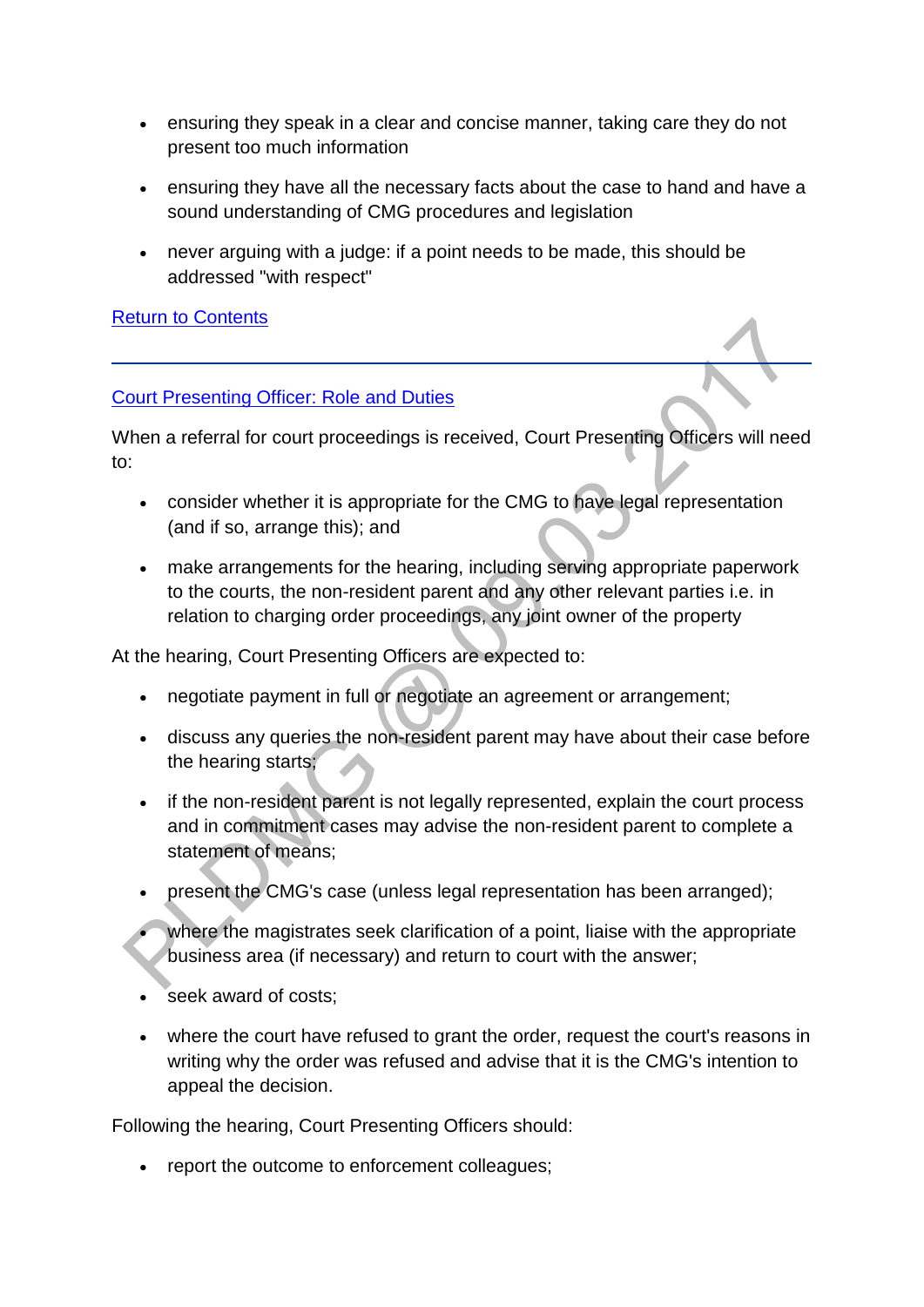- immediately advise you where the non-resident parent has indicated that they will appeal the decision;
- immediately advise you where it is considered that it may be appropriate for the CMG to appeal the decision;
- serve any documents as instructed by the court.

The following sections provide general guidance on these duties. However, you should also check the guidance on specific proceedings, to ensure you are aware of any additional actions / information.

Before the Hearing

Serving the Summons (and other documents)

On receipt of the signed and dated Summons from the court, the Court Presenting Officer must serve the Summons on the non-resident parent. This can be done by:

- First class post: if this option is used, a certificate of service is required; or
- Process service (see below)

# **When should legal representation be arranged?**

Legal representation should be considered if any of the following apply:

- the non-resident parent is to be legally represented
- the non-resident parent, their new partner or their representative is a solicitor or legally qualified person
- it is a high profile, complex or contentious case
- it is a Human Rights case

Presenting Officers should obtain confirmation from their Line Manager before making arrangements for legal representation.

# **Making hearing arrangements**

Most CMG cases are heard in the less formal family courts. However, enforcement proceedings may be held in the more formal Adult Court, depending on local court preference. Whether they are held in a family or an adult court, all enforcement hearings should be closed to the public, as there are reporting restrictions for the CMG.

When making an application to the court and arrangements for the hearing, Court Presenting Officers must be aware that each court may have different practises as to how hearing dates are arranged. For example: some courts may wish to arrange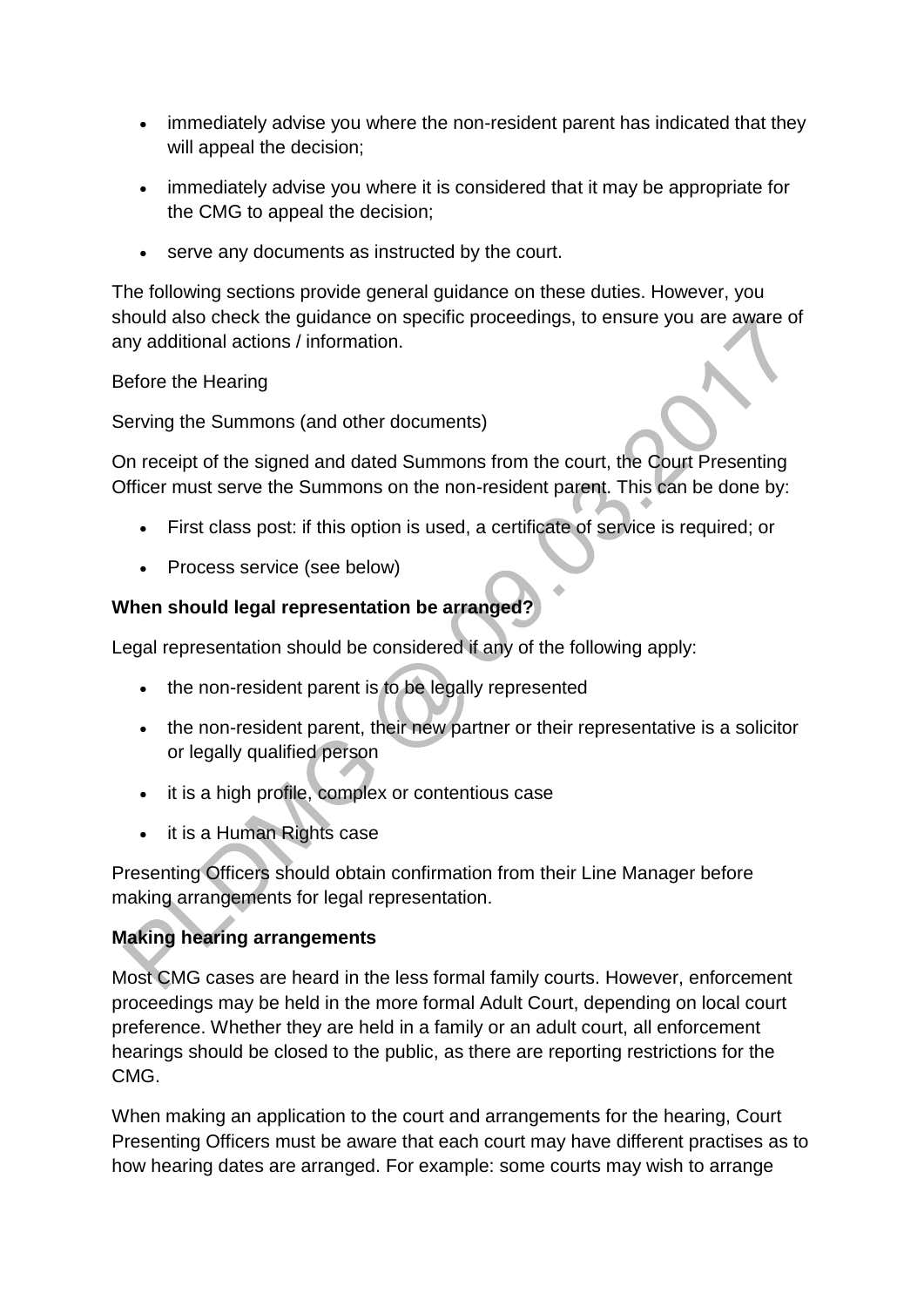hearing dates by phone, while others will do so in writing. Court Presenting Officers are responsible for checking local practices and making arrangements accordingly.

When arranging hearing dates, Court Presenting Officers should also consider whether the CMG has any other cases ongoing in the same court. It will be more cost effective for the CMG to arrange for several of our cases to be heard in one session where this is possible.

Most courts will not formally list a case for hearing until the summons and court fee have been received by them. However, most will allow a provisional time / date for the hearing to be arranged by telephone. Where this is the case, the Court Presenting Officer should contact the court administration office to arrange a provisional time and date.

REMEMBER: any provisional date must allow sufficient time for:

- the summons to arrive at court
- be signed and returned to the Court Presenting Officer, and
- be served on the non-resident parent at least 14 days before the hearing

The date of service is treated as the date that the summons is posted (first class)  $+2$ business days.

### Example

Summons is posted on Friday (day of posting) + 2 business days = Date of Service is Tuesday.

# **Payment of court fees**

Court Present Officers must pay any hearing fees by GPC credit card, unless:

- they do not have a GPC card, or
- the fee exceeds £1500 per transaction or £9000 per month, or
- the County Court is unable to accept payment by GPC card

It is important to ensure that the payment is accurate and is forwarded to the court promptly, as they will not progress the application until payment is received.

#### **Process service**

Note: process service can only be undertaken by the contracted bailiff providers, due to the risk of breaching confidentiality.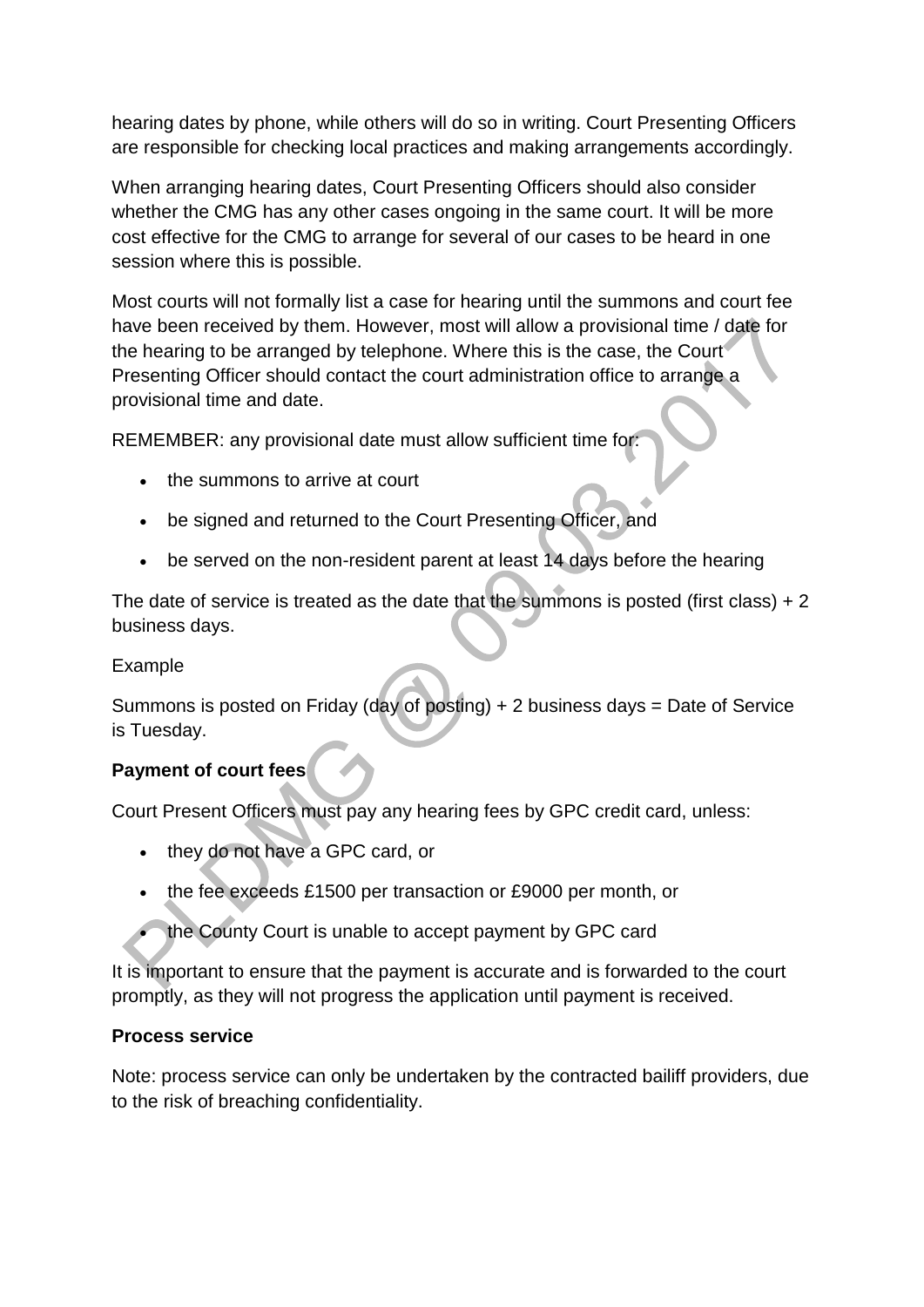In some situations it may be necessary to arrange for a summons or other documents to be served on the client personally by the bailiff contractors. This will apply if:

- documents have been returned DLO, but there is sufficient information / evidence held to indicate they had been sent to a confident address
- the court requests that documents are served by process service because they have been returned to the court and the non-resident parent has failed to attend

Where documents are served by process service, the date of service will be the actual date that the papers are served on the client. This will be confirmed by the bailiff.

REMEMBER: documents must be served within any timescales specified (generally this is within fourteen days of the hearing date). If this cannot be done, the court must be contacted to arrange a new hearing date.

Bailiff contractors will always attempt to effect personal service within the required timescales. The current service level is for 3 visits to be attempted:

- first visit within 5 days if service is not concluded at first visit
- second visit after the 7th day
- $\bullet$  third visit after the 10th day.

Bailiffs will usually inform the Court Presenting Officer by telephone when:

- service has been achieved, or
- when service is unlikely to be achieved within the required timescales, or
- if service has been achieved, bailiffs will forward an affidavit confirming this to the Court Presenting Officer

# **Substituted service**

Substituted service means that the documents needing to be served have been left with: $\bullet$ 

- an adult resident of the home of the person to be served, or
- an employee with management duties at the individual's office, or
- an employee with management duties at the individual's corporate headquarters, or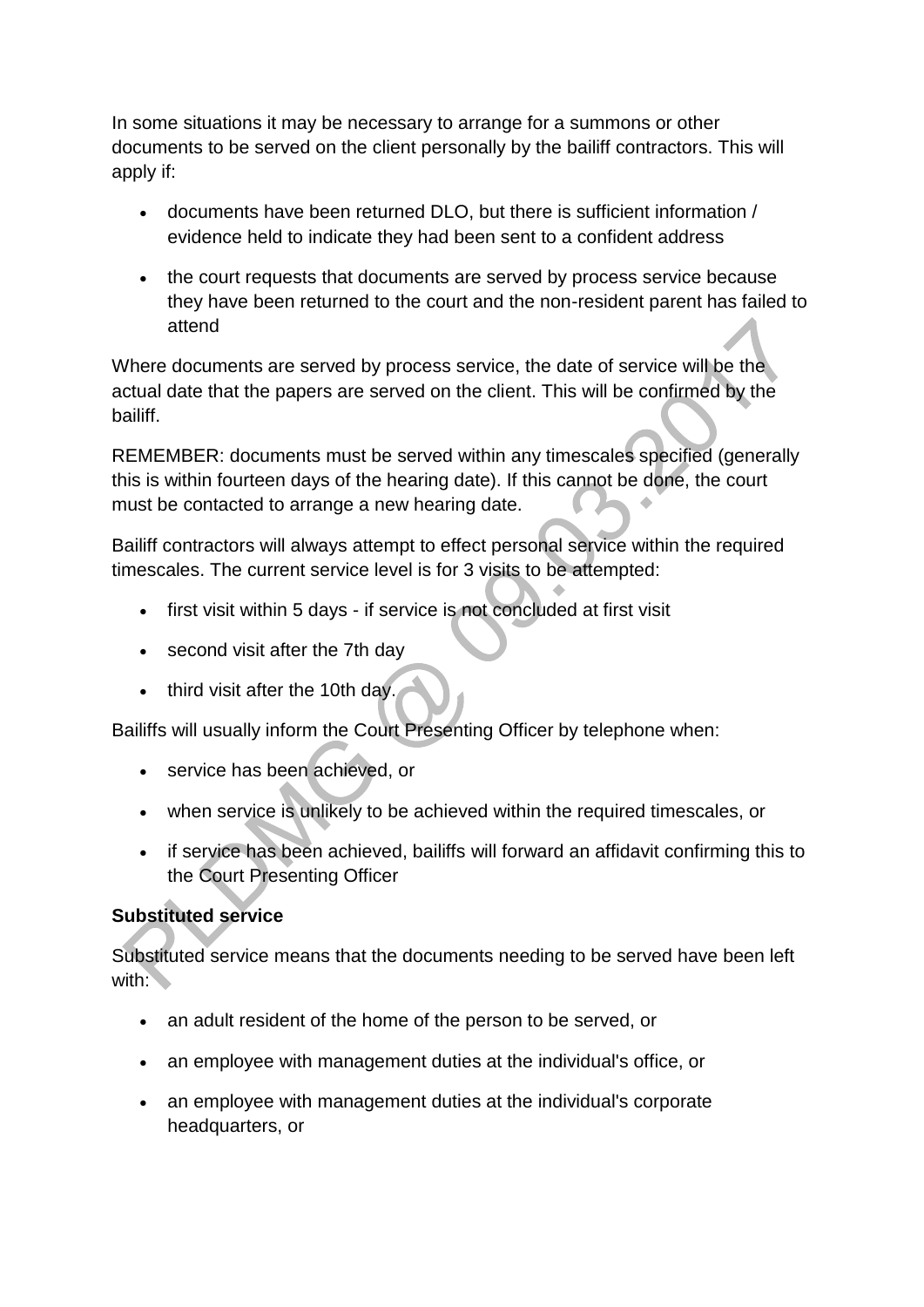- with a designated "agent for acceptance of service" (often with name and address filed with the Secretary of State), or
- by posting in a prominent place, followed by mailing copies by certified mail to the person to be served

When the summons has been served, the Court Presenting Officer must send the court administration office:

- a certificate of service, or
- the affidavit returned by the bailiff contractor (if the summons has been served by process service)

NOTE: if substitute service is used by the bailiff, then the affidavit will be supported by a witness statement. Some courts may also require a certificate of posting.

Whether any additional action is required will depend on the outcome of serving the summons.

# **Summons must be served at least 14 days before the hearing**

Generally non-resident parents must be served with the summons at least 14 days before the court hearing date. If there have been delays in the court returning the signed summons, or if it has not been served at least 14 days before the hearing date for any other reason, the Court Presenting Officer must liaise with the court to rearrange the hearing date. It will also be necessary to obtain another signed summons with the revised hearing date.

# **Non-resident parent objects to the summons**

When they receive the summons, the non-resident parent may contact the Court Presenting Officer or caseworker to object to the action being taken. In these circumstances, it is necessary for the court presenting officer and caseworker to decide if the case should be withdrawn. Providing all processes for the relevant proceedings have been completed correctly, this will not normally be required. However, it will be appropriate to withdraw the case if:

- the debt has reduced to nil (due to a payment being made or a recalculation of the non-resident parent's liability)
- the parent with care has stated they do not want us to enforce arrears owed to them and there are no arrears owed to the Secretary of State, or
- information is received which indicates that welfare of the child considerations mean proceeding with the action would not be appropriate
- non-resident parent special welfare considerations. There is no absolute rule regarding this, as the circumstances of each individual case must be carefully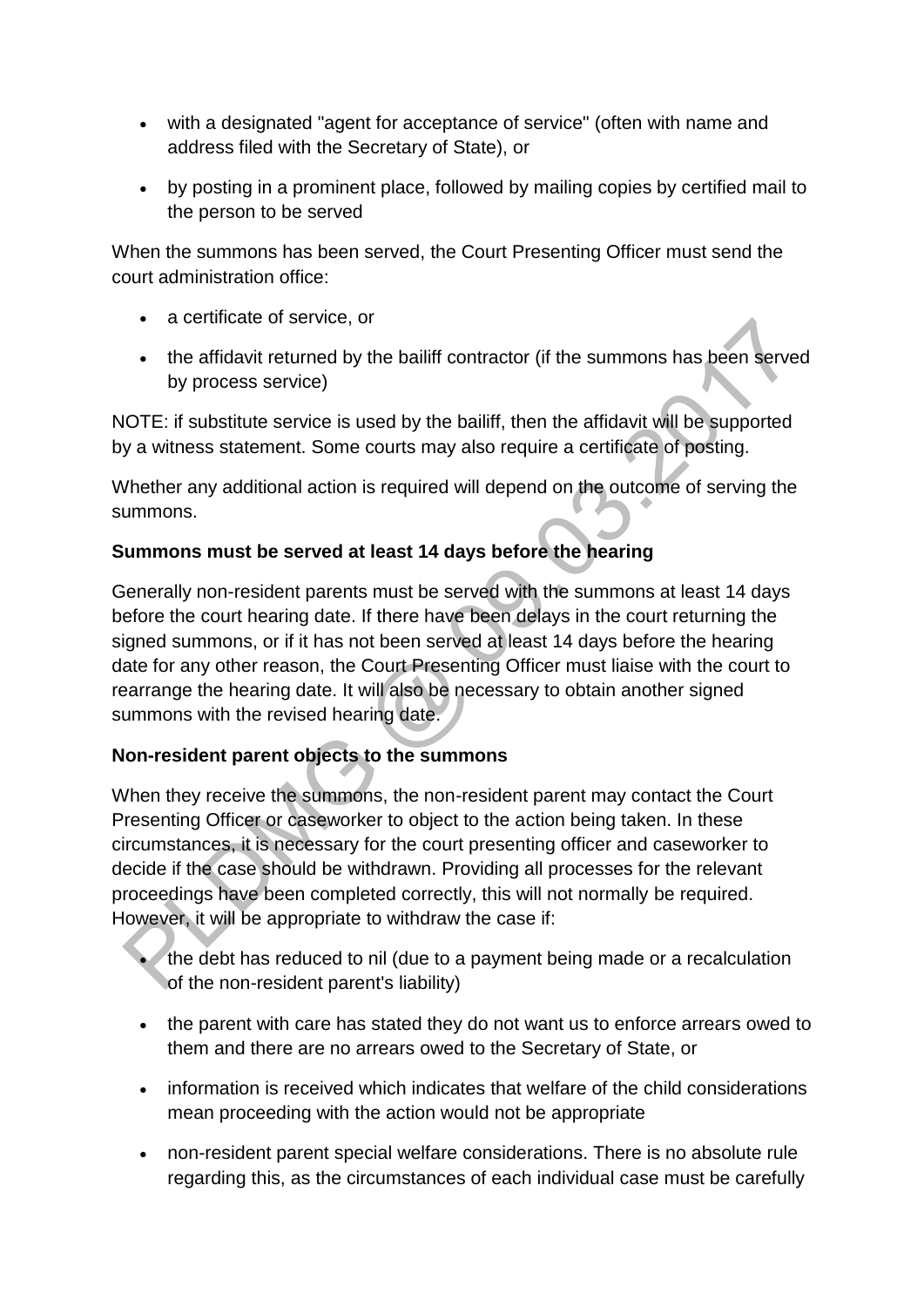considered. If there is any doubt, the case should be escalated to you HEO for guidance

### **Summons returned DLO**

If a summons is returned DLO, the Court Presenting Officer must attempt to confirm the non-resident parent's address details. The summons may have been returned for any of the following reasons:

- the non-resident parent has moved and has a new address
- the summons was issued to an incorrect address
- the non-resident parent has returned it themselves to make it seem as though they are not at that address

Court Presenting Officers should review all the information held regarding the nonresident parent's address details. If they are satisfied that the address is confident, then process service should be requested via the bailiff contractors.

Court Presenting Officers should consider withdrawing the application if:

- the summons is returned DLO, and
- it is not possible to confirm the address details, and / or
- use of process service has been considered / used and is either inappropriate or ineffective

Attending the Hearing

# **Arriving at court / payment agreements**

On arriving at court, Court Presenting Officers should report to the usher, who will have a list of all those expected to attend for each case due to be heard that day. The usher will be able to confirm whether or not the non-resident parent (defendant) has arrived / expected to attend.

In enforcement cases, the non-resident parent may wish to speak to the Court Presenting Officer, to make a payment offer. It is considered good practice to discuss this, and any other questions the non-resident parent may have about their case, in advance of the hearing. Many courts expect this, to ensure court time is not wasted explaining and resolving issues that do not need to be dealt with during the actual hearing.

Any discussion about payments should be conducted in accordance with the Debt Steer, and Court Presenting Officers should ensure they are familiar with this.

#### **Non-resident parent not in attendance**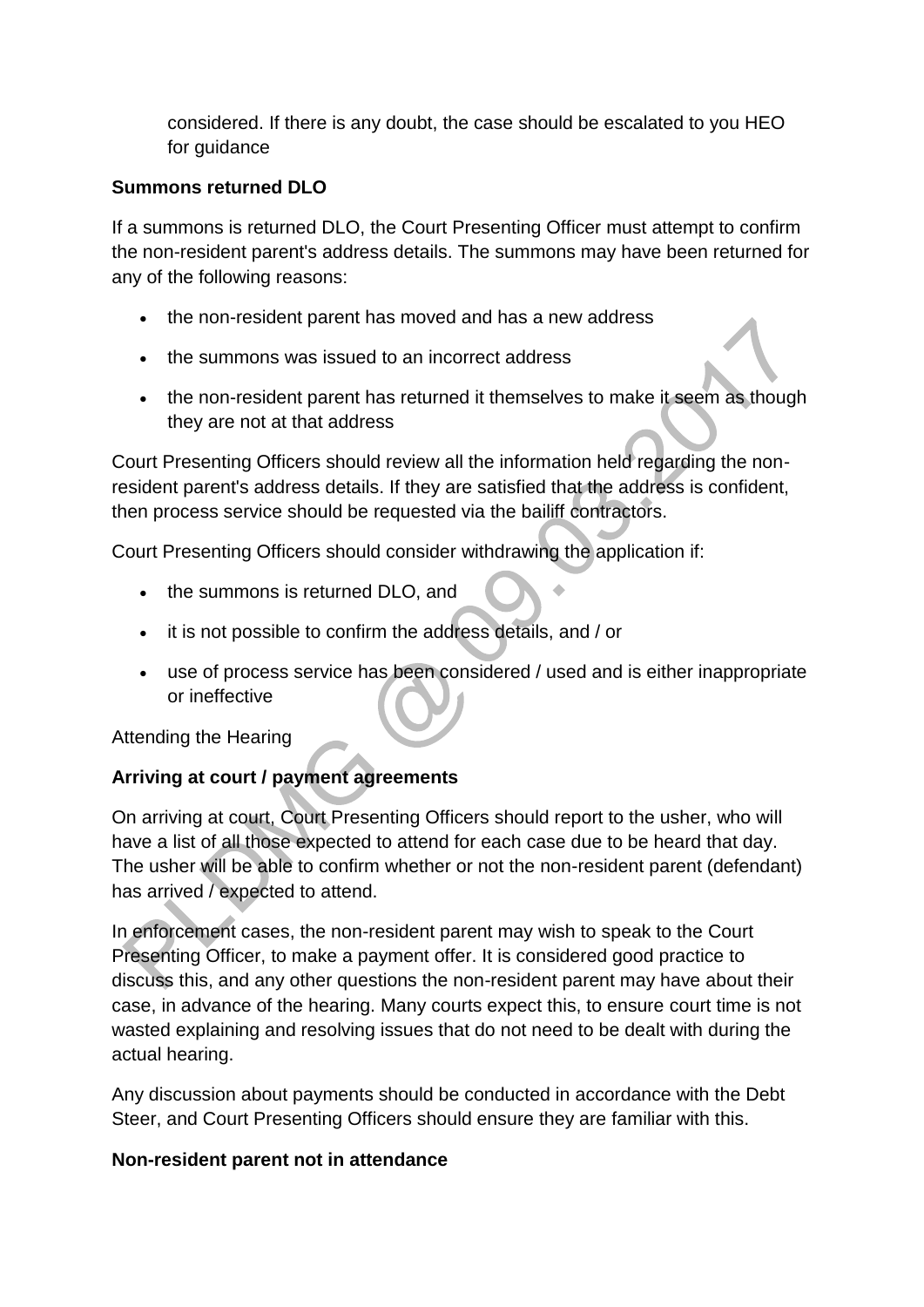The court has a duty to give the defendant a fair hearing. Except for commitment/disqualification hearings, if the non-resident parent fails to attend, the court must be satisfied that they have been given the opportunity before proceeding.

Note: for commitment/disqualification hearings the Court Presenting Officer cannot proceed in the non-resident parent's absence. Refer to the [specific guidance on this](http://np-cmg-sharepoint.link2.gpn.gov.uk/sites/policy-law-and-decision-making-guidance/Pages/Legal%20Enforcement%20-%20England%20and%20Wales/Sanctions.aspx#comdisqsdmg)  [type of hearing for further advice.](http://np-cmg-sharepoint.link2.gpn.gov.uk/sites/policy-law-and-decision-making-guidance/Pages/Legal%20Enforcement%20-%20England%20and%20Wales/Sanctions.aspx#comdisqsdmg)

If the non-resident parent fails to attend any other hearing, the Court Presenting Officer may therefore be required to:

- refer to the service of summons / certificate of service filed with the court
- assure the court that the summons has not been returned, and
- that no new address has been notified, and
- ask the court to proceed and hear the case in the non-resident parent's absence

If the court is satisfied that the non-resident parent is aware of the court date, and that the summons was issued in reasonable time and to a confident address, they will normally be able to proceed in the non-resident parent's absence.

#### **Presenting the case**

Court Presenting Officers will be required to give verbal evidence to the court, giving reasons for the application. Information should be presented as clearly and concisely as possible and Court Presenting Officers should be prepared for any questions the Bench may ask about our legislation, procedures and the specific case.

Before presenting the case, Court Presenting Officers may be required to swear on oath. If the Court Presenting Officer agrees to do this, they will be provided with the text that should be read while holding the bible. If they do not follow the Christian faith, they should inform the court of this, so that they can be supplied with the relevant Holy Book. If they do not wish to swear on oath, they can ask to affirm: this is similar to swearing on oath, but without a Holy Book.

Court Presenting Officers should present the case using their prepared summary. The format for this is not rigid, but must be sufficient to prove the application.

Magistrates will listen to the Court Presenting Officer and the non-resident parent (if they have attended) before making their decision.

Hearing Outcomes

#### **Granted**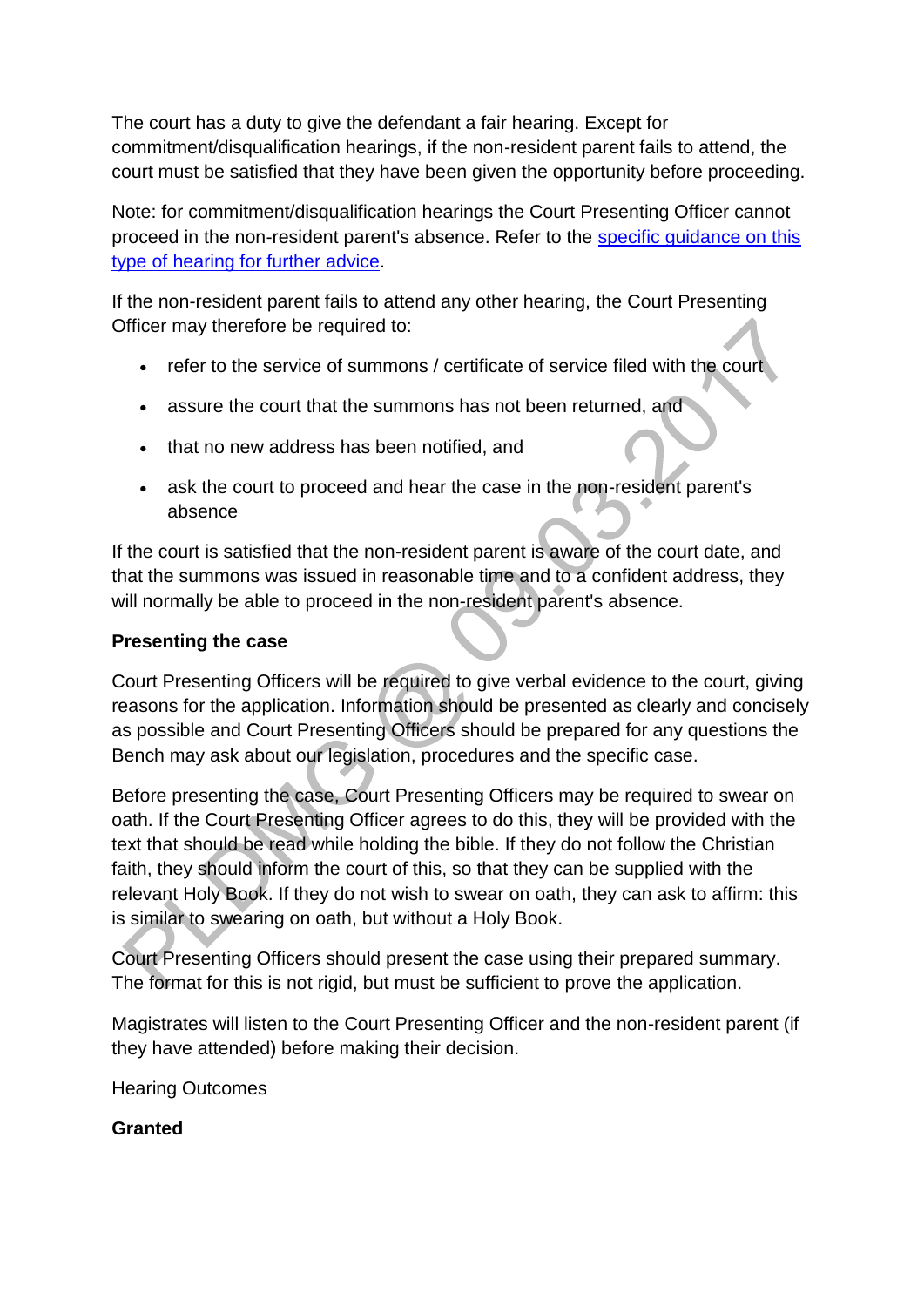If the CMG's application is granted, the Court Presenting Officer should always ask the court to award costs, which will include the application fee, agent solicitor costs (if used), costs of arrest warrant execution, postage/process service costs. The Court Presenting Officer's time and travel expenses cannot be claimed, but all other costs are at the court's discretion.

Court Presenting Officers should:

- inform enforcement colleagues of the outcome of the hearing
- provide enforcement colleagues with a report of the proceedings outcomes
- send a copy of any necessary documents to the non-resident parent (for example: a copy of the order granted)

#### **Not granted / dismissed**

The Court Presenting Officer should advise the court at the hearing that the CMG intends appealing the decision not to grant the order and must ask the magistrates to provide written reasons for their decision.

If this is not done at the hearing, it must be done as soon as possible afterwards. Some courts may specify that requests of this type have to be made in writing. If so, this should be done immediately. The CMG is entitled to written reasons for court decisions, in accordance with the Practice Direction supplementing Rules 8.A1 and 8.2 - 8.2H of the Family Proceedings Rules 1991.

Immediately after the hearing, Court Presenting Officers should inform enforcement colleagues of the outcome. The case should then be reviewed at a senior level to determine if it was presented correctly and whether an appeal against the decision is appropriate.

Refer to the guidance on [CMG appeals against court decisions](http://np-cmg-sharepoint.link2.gpn.gov.uk/sites/policy-law-and-decision-making-guidance/Pages/Legal%20Enforcement%20-%20England%20and%20Wales/Commission-appeals-against-court-decisions.aspx) for further advice.

#### **Non-resident parent intends to appeal outcome**

If the non-resident parent states that they intend to appeal against the court's decision, Court Presenting Officers should ensure this is communicated to appropriate colleagues so that decisions can be made on the most appropriate next action.

#### **Hearing adjourned**

Hearings may be adjourned for a number of reasons. For example:

• the court may direct the non-resident parent to supply information needed for an IMA / DMD to be converted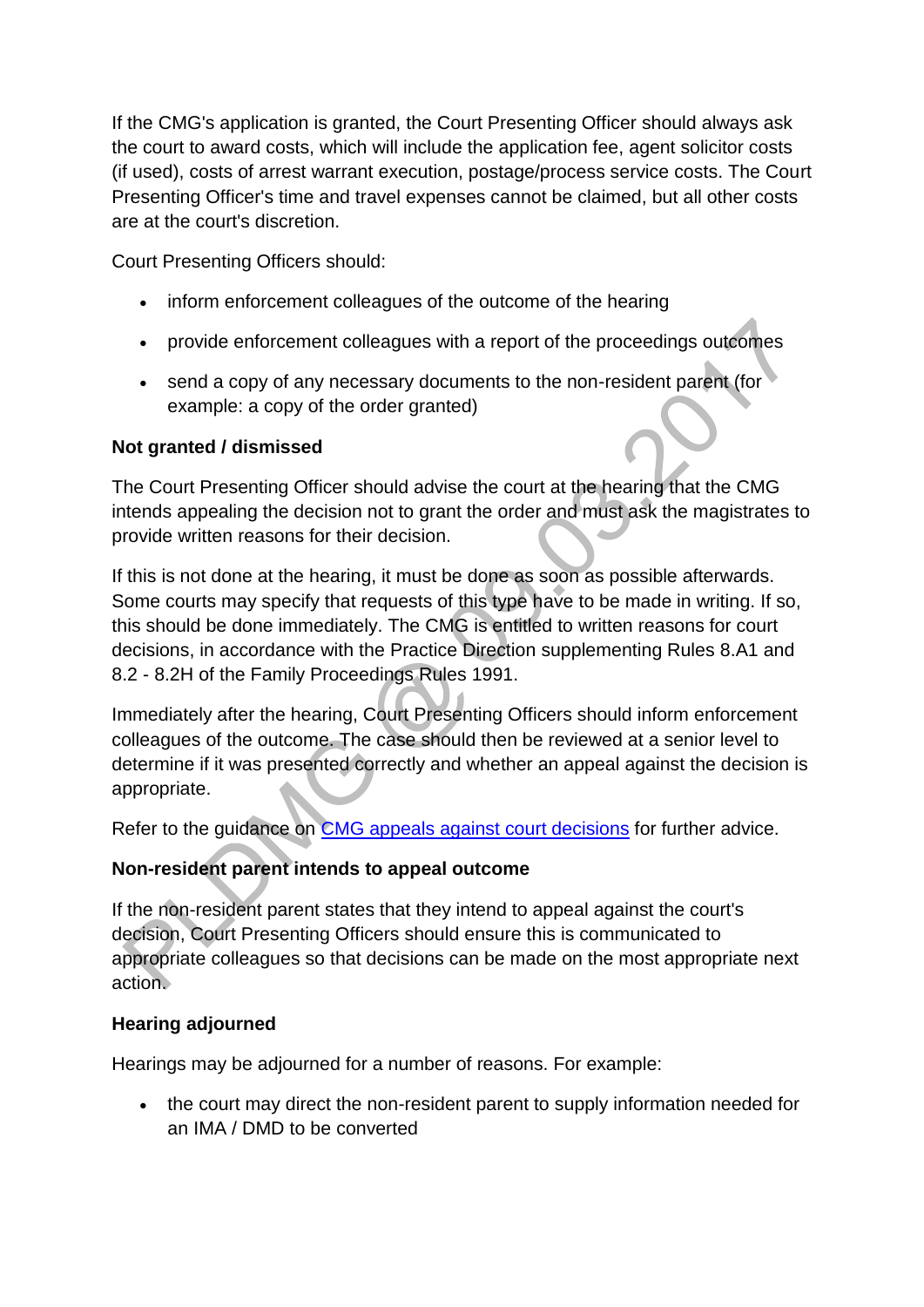- if the non-resident parent has failed to attend, they may adjourn the hearing to give them an opportunity to attend at a later date
- the non-resident parent may request an adjournment to seek legal advice
- a concurrent application may have been made by the non-resident parent for a Declaration of Parentage

Court Presenting Officers can also request an adjournment for various reasons. For example:

- service of the summons could not be achieved within the required timescales
- CMG errors have been identified and need to be rectified
- the Court Presenting Officer wants to arrange legal representation. For example: if they discover at the hearing that the non-resident parent is legally represented

If the non-resident parent requests an adjournment, the Court Presenting Officer will need to use their discretion to decide whether it is appropriate to object the adjournment.

[Return to Contents](http://np-cmg-sharepoint.link2.gpn.gov.uk/sites/policy-law-and-decision-making-guidance/Pages/Legal%20Enforcement%20-%20England%20and%20Wales/Court-Proceedings-and-Presentation.aspx#Contents)

[Court Presentation: Liability Order Hearings](http://np-cmg-sharepoint.link2.gpn.gov.uk/sites/policy-law-and-decision-making-guidance/Pages/Legal%20Enforcement%20-%20England%20and%20Wales)

*[2007/1979 R](http://www.legislation.gov.uk/uksi/2007/1979/contents/made)egulation 2 of the Child Support (Miscellaneous Amendments) Regulations 2007* 

Court Centralisation Process

Most court applications are made to individual courts, which are local to the nonresident parent's address. However, Liability Order hearing applications can be made to a centralised court.

The court centralisation process only applies to:

- non-resident parents who are resident in England or Wales; and
- applications to magistrate's (not the county) court.

Under the centralisation process, applications for liability orders can be made to a nominated central magistrates' court, in the same Government Office Region (GOR) as the non-resident parent's address. This allows liability order hearings to be booked for multiple cases, on the same date and in the same court.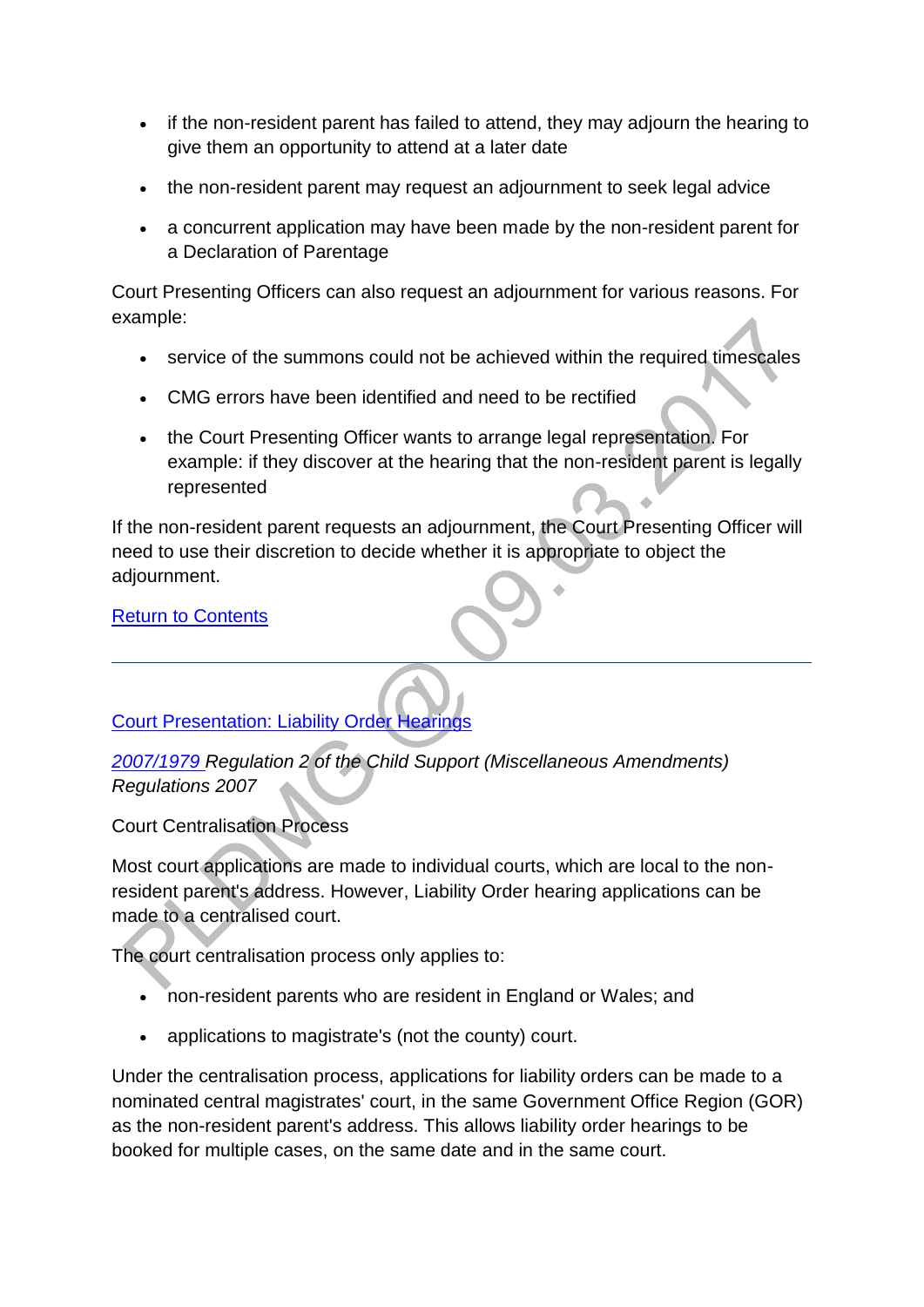NOTE: non-resident parent can request a local hearing at any point during the court centralisation process. Whether the case is removed from the centralisation process will depend on:

- whether the case has progressed beyond the issue of a summons or not; and
- where the new hearing would take place.

All cases require an "intention to apply for a liability order" letter to be issued and will be dealt with according to the Court Centralisation Process, which determines if the case falls into the Centralisation Process. The Government Office Regional tool is used to identify cases that feed into the central courts.

To support the centralisation of liability order applications, it is necessary to book hearing dates in advance and ensure dates are always available. The demand for dates may vary, depending on the number of applications being made, the numbers that need to be rescheduled, court capacity and Court Presenting Officer availability.

The calendar of hearing dates is maintained by the Court Preparation Teams, who are responsible for matching applications to available dates, preparing the applications schedule for the courts and submitting it to them in good time.

As there is a minimum of 28 days factored into the allocation of a court hearing date, there should always be dates available until at least 6 weeks into the future. E.g. as soon as the last published dates is equal to or less than 6 weeks away, a further request for court dates should be made. Requests for dates should be in blocks covering periods 2 - 3 months in advance of the last date already held.

# **Local hearings**

Where the summons has not been issued and the non-resident parent requests a local hearing, the liability order application will be made to a local magistrate's court, in the same Government Office Region (GOR) as the non-resident parent's address.

Where the Summons has not been issued but the case has been referred to court:

- contact the court and remove the case from the schedule being submitted for summons
- ensure the summons is removed and is not issued in error

#### [Return to Contents](http://np-cmg-sharepoint.link2.gpn.gov.uk/sites/policy-law-and-decision-making-guidance/Pages/Legal%20Enforcement%20-%20England%20and%20Wales/Court-Proceedings-and-Presentation.aspx#Contents)

[Court Presentation: Commitment to Prison / Disqualification from Driving](http://np-cmg-sharepoint.link2.gpn.gov.uk/sites/policy-law-and-decision-making-guidance/Pages/Legal%20Enforcement%20-%20England%20and%20Wales) 

**Commitment to prison / disqualification from driving: non attendanace**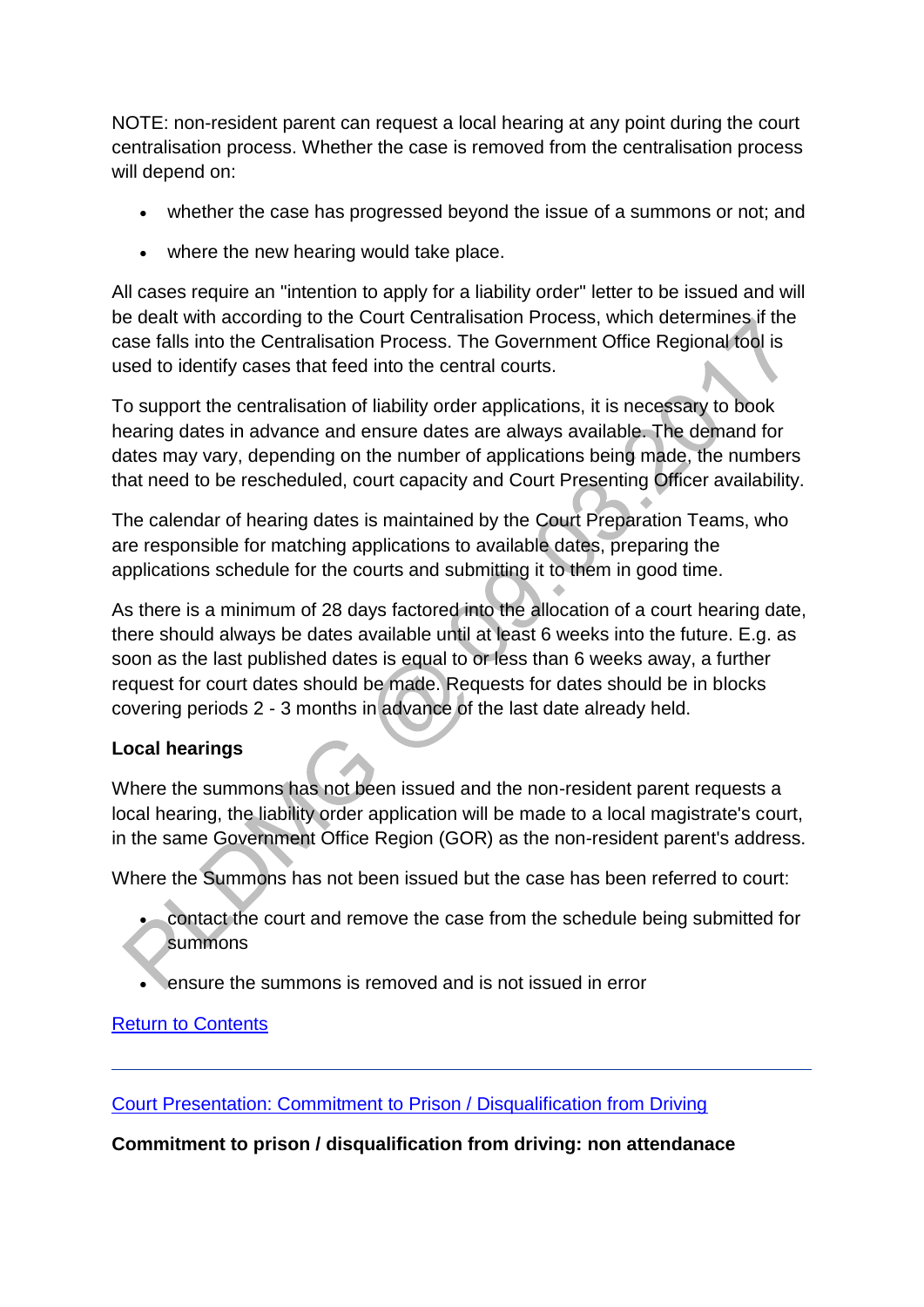If the CMG is making an application for commitment / disqualification from driving and the non-resident parent fails to attend court, the CMG must ask for a warrant to be issued for their arrest. It is at the court's decision whether the warrant is with or without bail.

The Court Presenting Officer / Agent Solicitor will need to satisfy the court that the Summons was served to a confident address.

Exceptionally, if the non-resident parent has provided information explaining why they cannot attend the hearing, the court may decide to grant and adjournment and will notify both parties of the revised hearing date.

### **Commitment to prison /disqualification from driving: show cause**

If the non-resident parent fails to keep to the conditions of a suspended warrant of commitment or order of disqualification, caseworkers will ask Court Presenting Officers to request "show cause". This means that the court will be asked to carry out the suspended sentence.

Prior to the show cause hearing, the Court Presenting Officer should discuss payments and any change of circumstances with the non-resident parent.

Any discussion about payments should be conducted in accordance with the Debt Steer, and Court Presenting Officers should ensure they are familiar with this.

At the hearing the magistrates will ask the non-resident parent why they have not kept to the terms of the suspended sentence. If the non-resident parent's reasons for non payment are not acceptable, then the court can activate the suspended sentence. If the court accepts the non-resident parent's reasons, they will normally leave the suspended sentence in place.

If the non-resident parent fails to attend the show cause hearing, or if the court decides to arrest the non-resident parent, rather than issuing a summons, a warrant of arrest will be issued to a Court Warrant Officer, Civil Enforcement Agents or the police.

The court will decide if the arrest warrant is made with or without bail. If the arrest warrant is made without bail, the non-resident parent will be arrested and detained until their court appearance. If the arrest warrant is made with bail, the non-resident parent will be arrested, but will be bailed to appear in court on a given date.

#### **[Return to Contents](http://np-cmg-sharepoint.link2.gpn.gov.uk/sites/policy-law-and-decision-making-guidance/Pages/Legal%20Enforcement%20-%20England%20and%20Wales/Court-Proceedings-and-Presentation.aspx#Contents)**

#### [Court Presentation: Parentage Disputes](http://np-cmg-sharepoint.link2.gpn.gov.uk/sites/policy-law-and-decision-making-guidance/Pages/Legal%20Enforcement%20-%20England%20and%20Wales/Court-Proceedings-and-Presentation.aspx)

Disputed Parentage: Appeals to the Court Under Section 20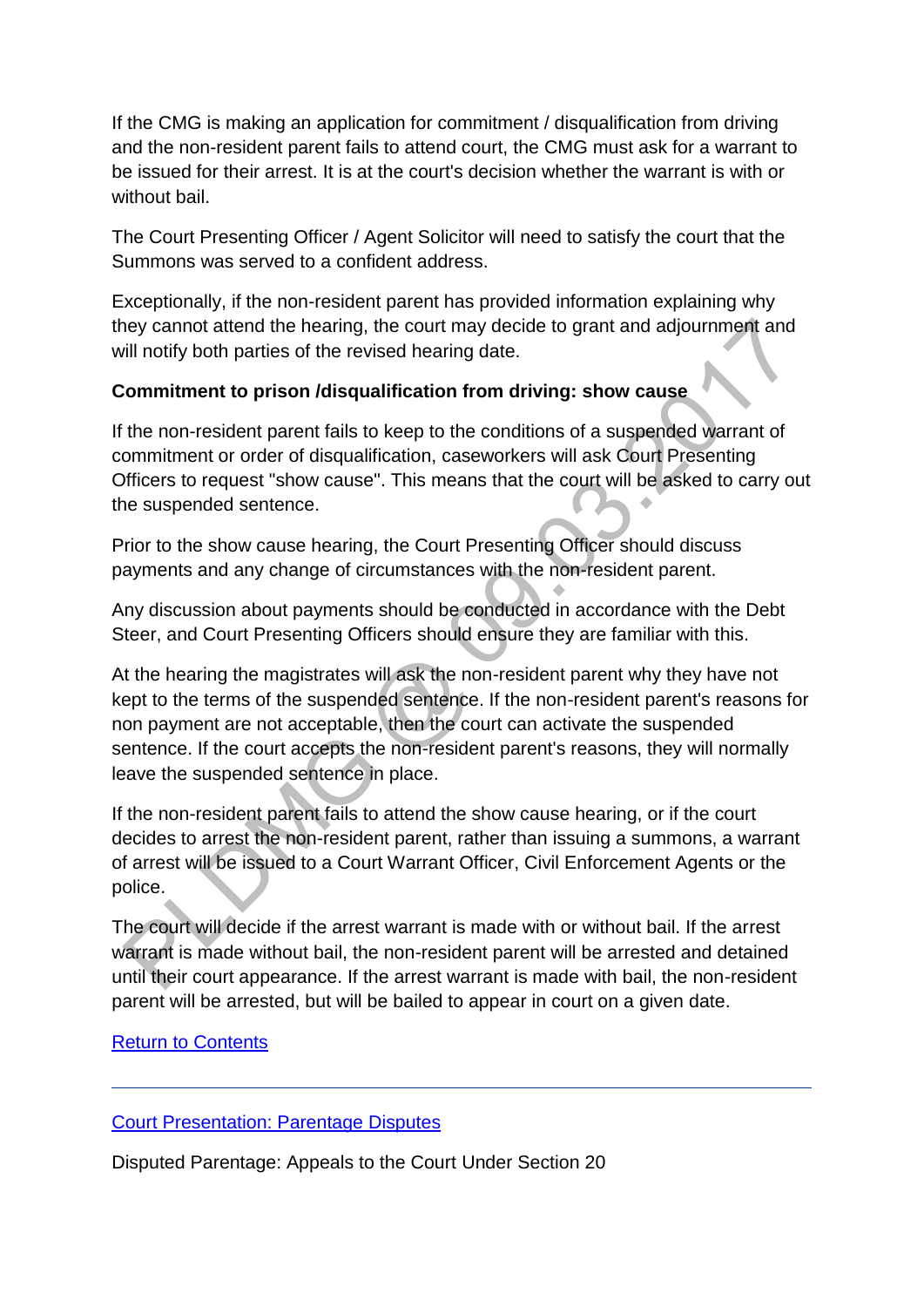Under Section 20 of the Child Support Act 1991, an alleged non-resident parent can appeal to the court against:

- a presumption of parentage; or
- a refusal to revise a Maintenance Calculation on Parentage grounds;

and can apply to court for a declaration of parentage at any time under Section 55A of the Family Law Act 1986.

The following sections provide specific advice on proceedings relating to Parentage appeals.

### **Disputed parentage: appeals and hearings**

If a Section 20 appeal is made, the Court Presenting Officer will receive a summons or notice of hearing:

- directly from the court, or
- via the owning team

The Court Presenting Officer must contact the parent with care as soon as possible to inform them of the appeal and collect any information required. If they are unable to do this before the initial hearing, they should apply to the court for an adjournment.

At the hearing, the alleged non-resident parent will be invited to say why they are appealing the presumption / refusal to review. The court may ask the Court Presenting Officer to explain the relevant decision.

After hearing from both parties, the court may dismiss the appeal, but will usually direct that further evidence is required to resolve this matter. This will normally mean a direction for the non-resident parent, parent with care and child in question to provide samples for DNA testing (refer to the section below for further advice about DNA testing).

# **Disputed parentage appeals: court makes a direction for DNA testing**

If the court directs that DNA samples should be obtained, they will set a date for a final hearing. This will allow sufficient time for the tests to be conducted and the results to be available. They will direct that the results should be filed with the court prior to the hearing and (if the DNA test has been arranged by the non-resident parent) served on the CMG via the Court Presenting Officer.

It is the non-resident parent's responsibility to arrange DNA testing. However, the Court Presenting Officer can offer to register the case with the contracted DNA testing supplier. If the contracted DNA testing supplier is used. the non-resident parent will be required to pay the full fee rate direct to the supplier in advance. The CMG cannot offer to pay the fee in advance in these circumstances. Refer to the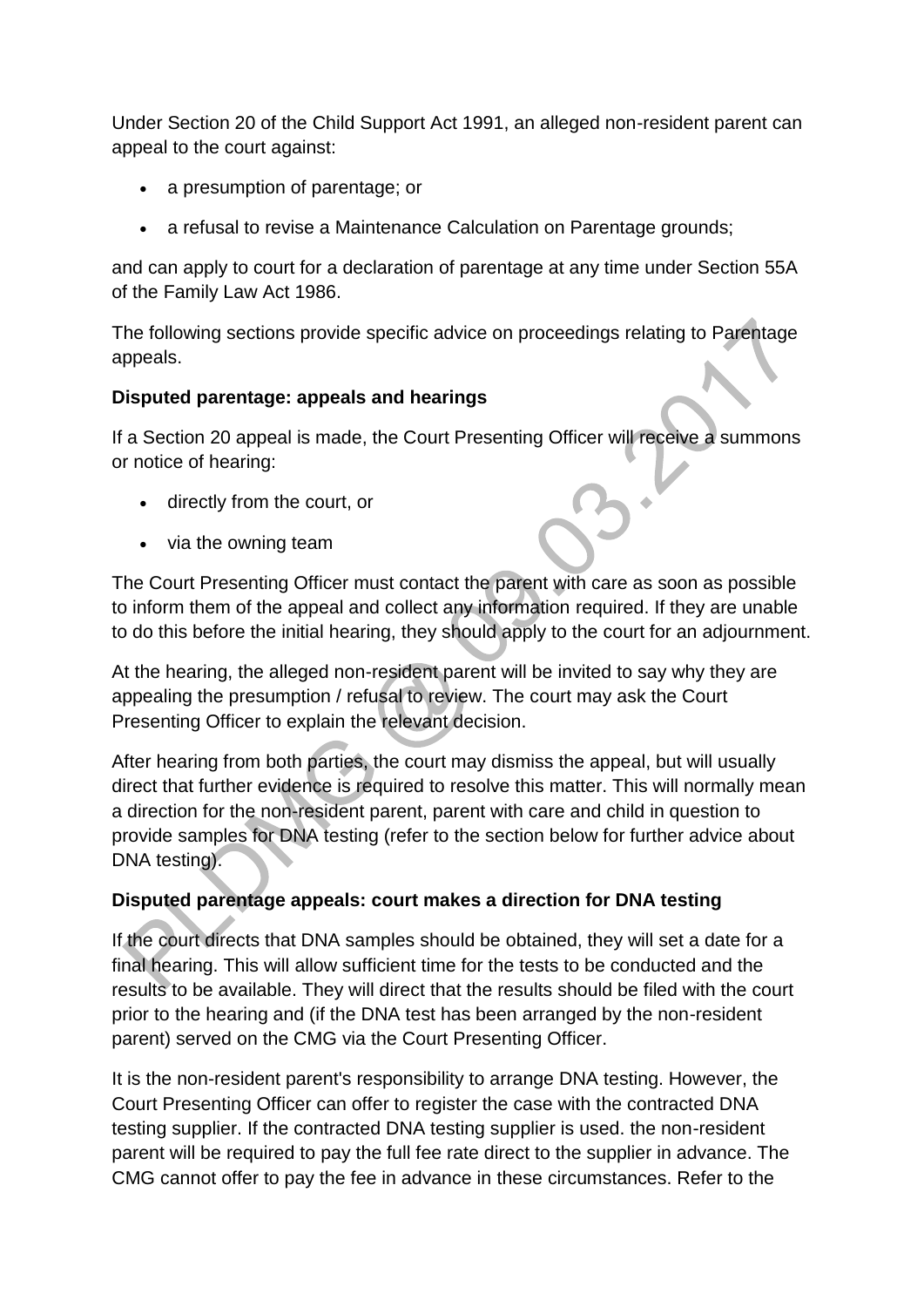guidance on [Parentage disputes](http://np-cmg-sharepoint.link2.gpn.gov.uk/sites/policy-law-and-decision-making-guidance/Pages/Parentage/Parentage-disputes.aspx) for further advice about arranging DNA tests if the non-resident parent wants to use the contracted DNA testing supplier.

If the non-resident parent wishes to arrange DNA testing themself, the Court Presenting Officer should provide details of the DNA testers approved by the Ministry of Justice.

If the non-resident parent states they cannot afford to pay for DNA testing, the court will need to decide how to proceed.

### **DNA test outcomes**

If the CMG have arranged the DNA tests through the contracted DNA testing supplier then the Court Presenting Officer will need to file a copy of the results with the court, once they are received.

If the result of the DNA test is negative, the Court Presenting Officer's copy of the result should have a photograph of the person who took the test attached. The Court Presenting Officer should try and arrange an interview with the parent with care in advance of the second court hearing to:

- confirm the identity of the person in the photograph is the non-resident parent
- reassure the parent with care that the right person attended the blood sampling appointment

If the result of the DNA is positive, the Court Presenting Officer should contact the non-resident parent to check if they wish to withdraw their appeal. If so, there will be no requirement for a final hearing.

Disputed Parentage: Final Hearing

The outcome of the final hearing will depend on whether all the parties co-operated with the DNA test process and if so, on the results of the tests.

# **Non-resident parent failed to supply sample**

If the non-resident parent fails to comply with the DNA test, the court will normally dismiss the appeal, or make a declaration of parentage confirming they are a parent.

# **Parent with care failed to supply sample**

If the parent with care failed to supply a sample for DNA testing or refused to allow the child to be tested, the DNA testing company will inform the Court Presenting Officer of this.

The Court Presenting Officer should attempt to speak to the parent with care in advance of the final hearing, to establish their reasons for not co-operating, and should update the court accordingly.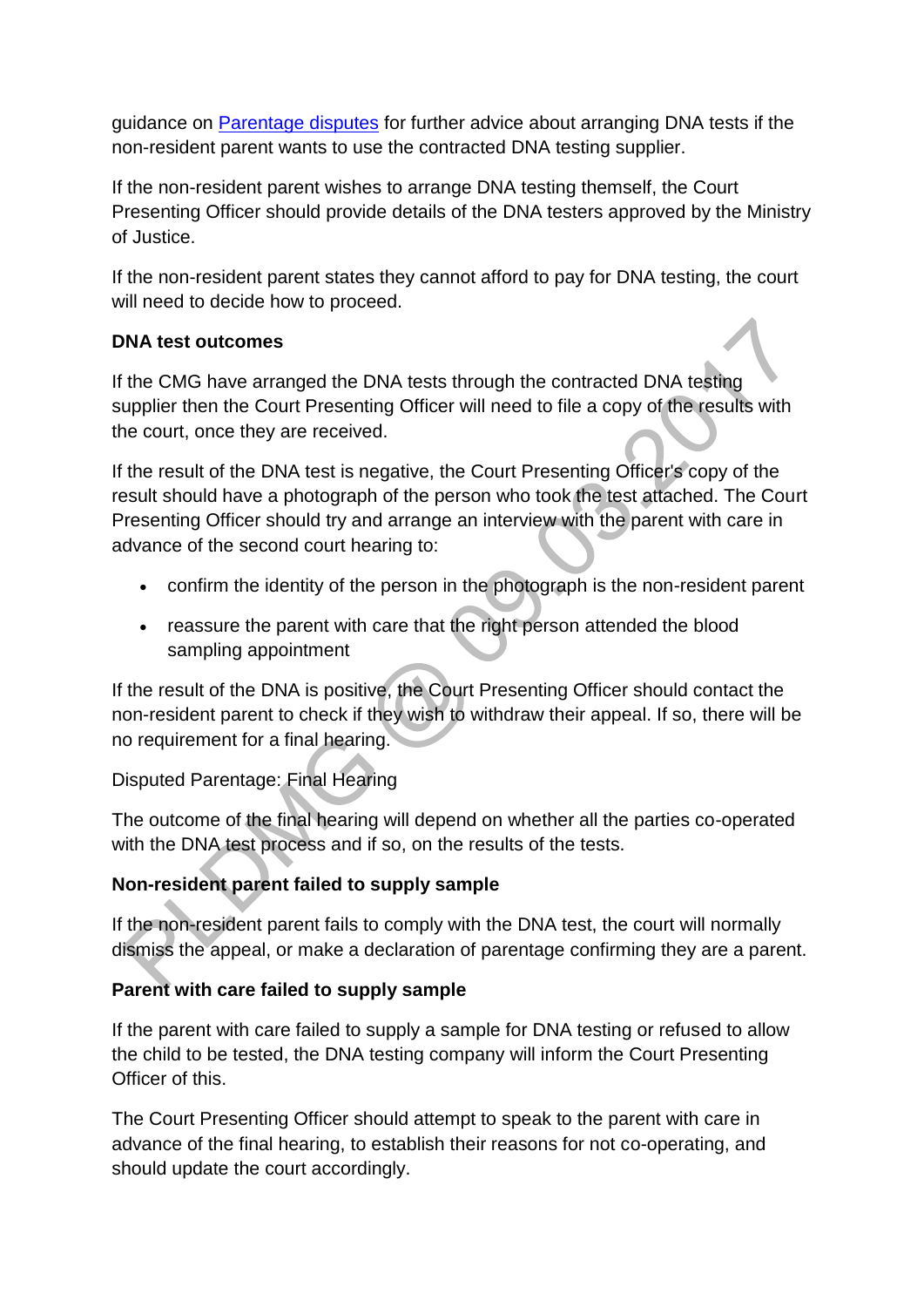If the court considers there is no good reason, they will normally infer that the nonresident parent is not a parent of the child and make a declaration to this effect. The court will order the Child Support calculation to be revised and cancelled and the non-resident parent may be entitled to a refund / reimbursement :

- of any child maintenance payments made
- costs

# **DNA test positive**

If the DNA test is positive, the non-resident parent is the parent of the child in question. The court will issue a declaration of parentage and the appeal will be dismissed.

The Court Presenting Officer should obtain a copy of this for the CMG's records.

# **DNA test negative**

If the DNA test is negative, the Court Presenting Officer must inform the court whether the parent with care has agreed the person who took the test is the nonresident parent.

If the parent with care agreed the person who provided the sample is the person named as the non-resident parent, this means the alleged non-resident parent is not a parent of the child.

If not, the photograph provided by the DNA testing company should be submitted as evidence and it will be for the court to decide whether to uphold the appeal or to order a second DNA test.

Where the court have deemed that the alleged non-resident parent is not the father of the child, the court will order the Child Support calculation to be revised and cancelled and the non-resident parent may be entitled to a refund / reimbursement:

of any child maintenance payments made



costs

[Court Presentation: Third Party Debt Order / Charging Orders](http://np-cmg-sharepoint.link2.gpn.gov.uk/sites/policy-law-and-decision-making-guidance/Pages/Legal%20Enforcement%20-%20England%20and%20Wales/Court-Proceedings-and-Presentation.aspx)

Prior to applying for a third party debt order / charging order, Court Presenting Officers lodge an order for recovery application and pay by GPC. Refer to the guidance on Orders for Recovery for further information about this.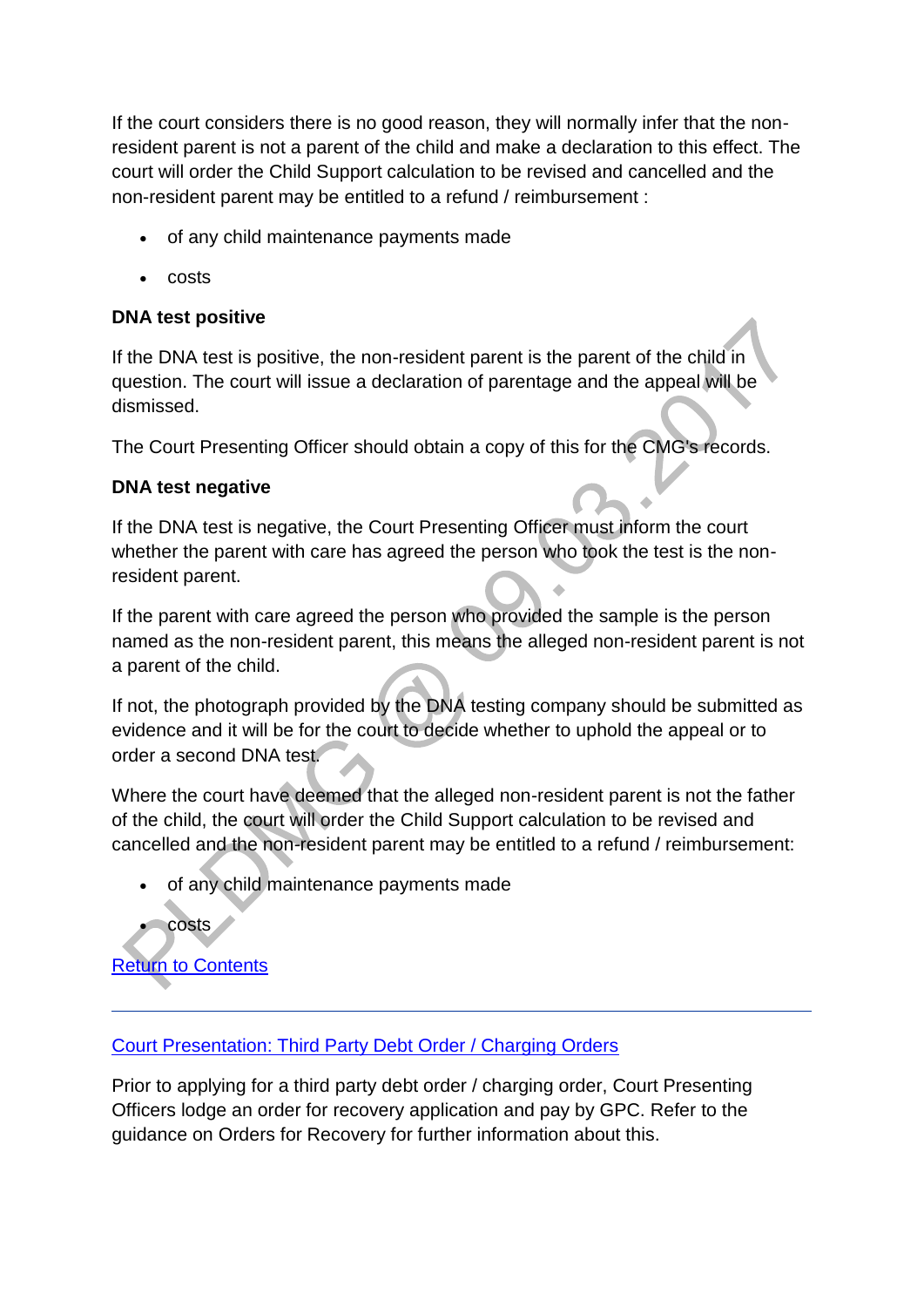Once the order for recovery is obtained and the time to pay (usually 14 days) has elapsed, the Court Presenting Officer will make the third party debt order / charging order application.

Court Presenting Officers are responsible for submitting applications for third party debt orders and charging orders to the county court.

When an application is made for a third party debt order / charging order, there is no hearing at the interim stage. The decision whether to grant an interim order is made by a judge and the CMG is informed of the outcome. This will normally be within 6 weeks of the date the application is submitted. If no notification has been received after 8 weeks, the court should be contacted to check the position.

The court may direct the CMG to serve copies of the interim order on the nonresident parent and any third parties. If this is the case, the Court Presenting Officer should make arrangements to ensure the documents are served.

Where the service of an interim third party debt order is required on a specific date, the contracted bailiff is used to process serve the documents on the third party.

# **Third party debt order / charging order hearings**

Court Presenting Officers should aim to prepare for hearing as close to the hearing date as possible, to ensure they are aware of the latest position on the case.

The Court Presenting Officer will be required to attend court on the day of the hearing and give verbal evidence to the court, giving reasons for the application. REMEMBER: if the non-resident parent is in attendance, then any repayment offer they may wish to make should be discussed with them and brought to the attention of the court.

It is unlikely the district judge will enter into discussions about the debt, as this has already been examined at the magistrates' court, but the Court Presenting Officer should be prepared for any questions the judge may ask and should ensure they have up to date information about the case.

If the non-resident parent fails to attend the hearing, the Court Presenting Officer may be required to confirm service of the order.

# Hearing Outcomes

Once the application has been decided, the Court Presenting Officer must notify enforcement colleagues of the outcome and ensure any directions made by the court are complied with. The Court Presenting Officer will issue a written report of the hearing outcome to the case manager.

# **Order granted**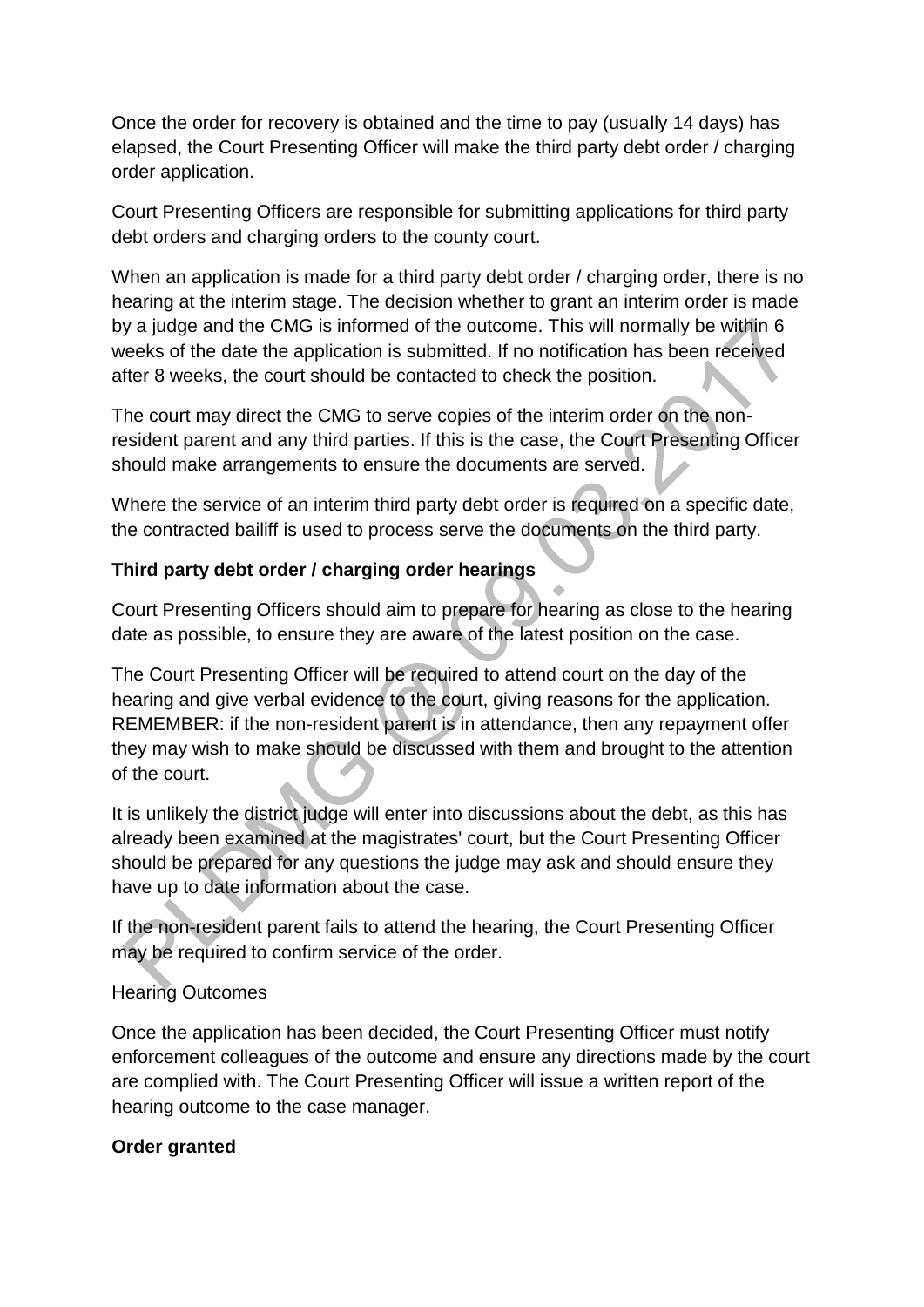If the order is granted, the Court Presenting Officer should ask for costs to be included in the final amount of any order made.

Third Party Debt Orders:

If the district judge makes an interim third party debt order final, this will be announce at the hearing. The third party will have informed the court how much money is available, and the final order will be for the amount requested, if funds are available, or for a lower amount if there are insufficient funds or a hardship payment order has been made.

The court will serve all parties with the final third party debt order or may instruct the CPO to serve the final order to all parties.

### **Order not granted**

If the order is not granted, Court Presenting Officers must consider stating the CMG's intention to appeal and should always request a copy of the judge's written reasons why the order was not granted.

### **Hearing adjourned**

Hearings may be adjourned for a number of reasons. For example:

- the non-resident parent or third party wants to attend, but cannot do so on the original hearing date
- the non-resident parent or third party has raised an objection, which may take some time to resolve
- the court needs the CMG to provide some additional information, such as an account breakdown

The list is not exhaustive. Any party to the proceedings can request an adjournment and it is at the court's discretion whether to do so.

# **Interim third party debt order: hardship payment orders**

Once an interim third party order has been granted, and the non-resident parent has been informed of this, they can apply to the court for a hardship payment order.

Note: urgent action is required if the CMG is notified that the non-resident parent has made a hardship application, due to the short notice given for the hearing date.

The grounds for an application of this type are that the debtor's family is suffering hardship in meeting ordinary living expenses, because the source of money has been frozen. Any application of this type must be supported by written evidence.

Where the non-resident parent has made a hardship application, the CMG should always object to this. In most cases, the court will bring forward the date of the final